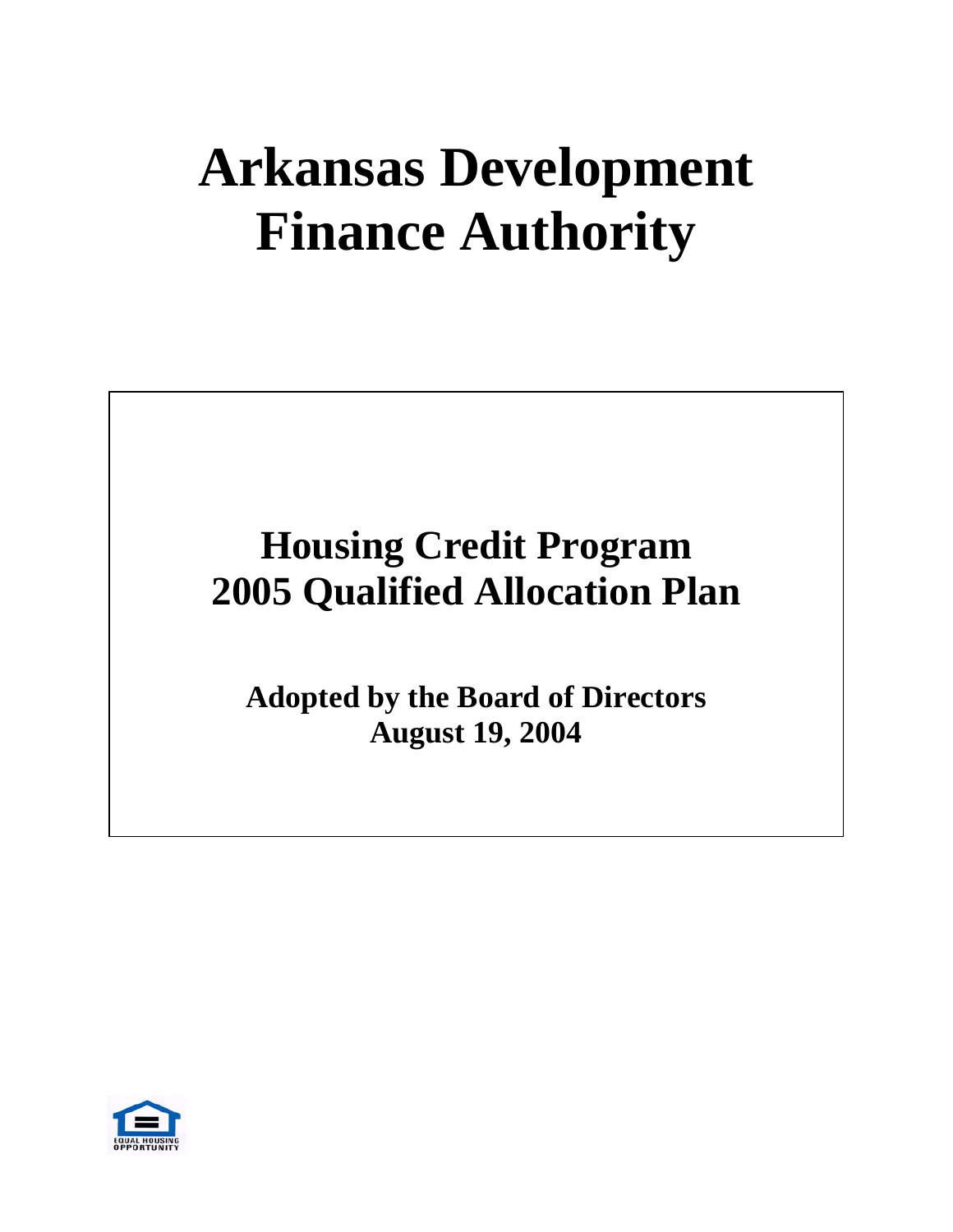# **TABLE OF CONTENTS**

| <b>DESCRIPTION</b> |                                                            | PAGE NO. |
|--------------------|------------------------------------------------------------|----------|
| Ι.                 |                                                            |          |
| П.                 |                                                            |          |
| III.               |                                                            |          |
|                    | A.                                                         |          |
|                    | <b>B.</b>                                                  |          |
| IV.                |                                                            |          |
| V.                 |                                                            |          |
|                    | A.                                                         |          |
|                    | <b>B.</b>                                                  |          |
|                    | $C_{\cdot}$                                                |          |
|                    | D.                                                         |          |
|                    | Ε.                                                         |          |
|                    | F.                                                         |          |
|                    | G.                                                         |          |
| VI.                |                                                            |          |
|                    | A.                                                         |          |
|                    | <b>B.</b>                                                  |          |
|                    | C.                                                         |          |
|                    | D.                                                         |          |
|                    | Ε.                                                         |          |
|                    | F.                                                         |          |
|                    | G                                                          |          |
|                    | H.                                                         |          |
|                    | DEFINITION OF SUPPORTIVE (DISABLED) HOUSING23<br>I.        |          |
|                    | J.                                                         |          |
|                    | UNIT ACCESSIBILITY FOR PERSONS WITH DISABILITIES  23<br>Κ. |          |
|                    | L.                                                         |          |
|                    | M.                                                         | 24       |
| VII.               |                                                            |          |
| VIII.              |                                                            |          |
| IX.                |                                                            |          |
| Χ.                 | <b>ADFA FEES</b>                                           |          |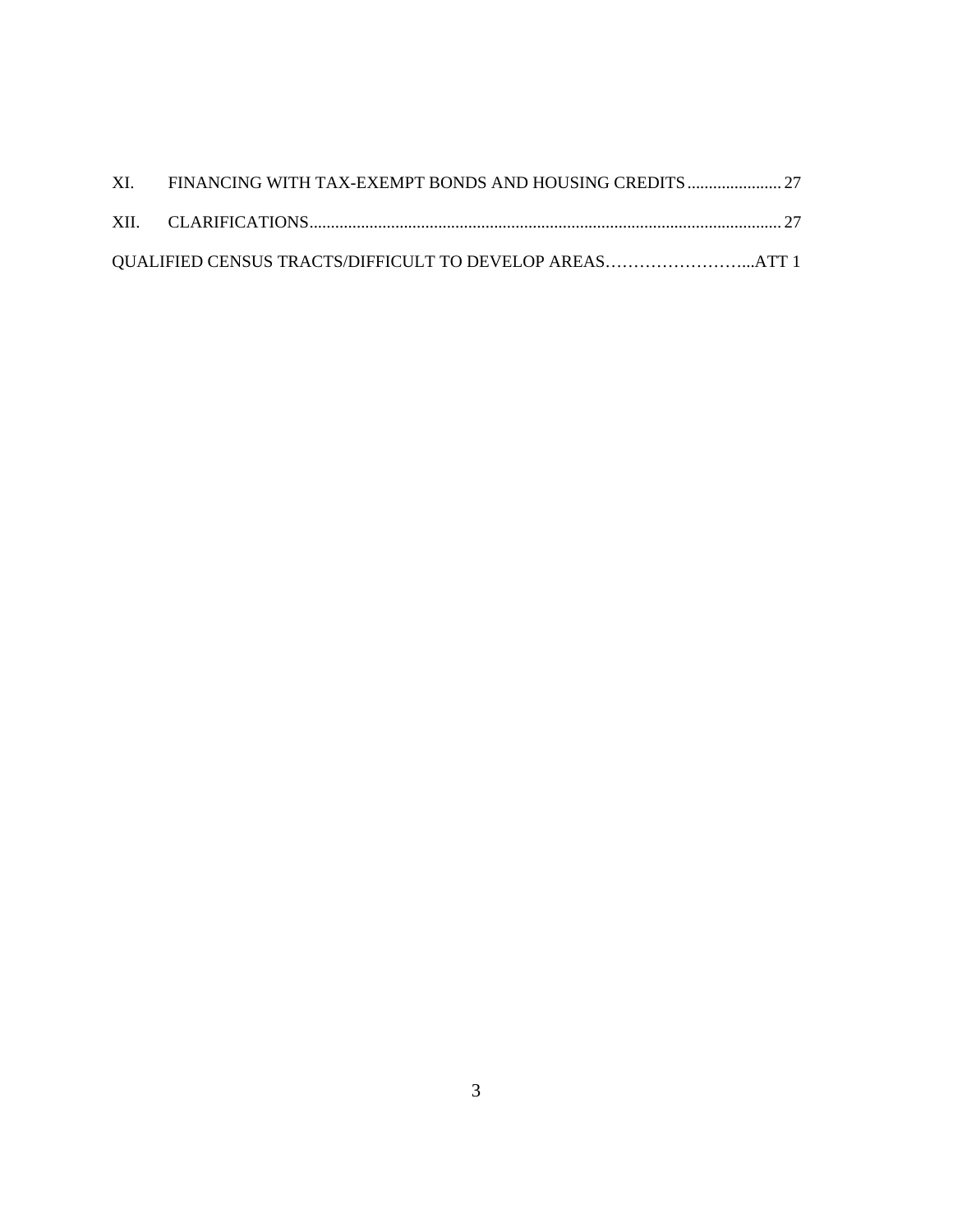#### **I. DEVELOPMENT OF THE PLAN.**

The Arkansas Development Finance Authority ("ADFA" or the "Authority") is charged with the responsibility of administering federal low-income housing tax credits ("Housing Credits") for the State of Arkansas (the "State"). ADFA is also charged with the responsibility of promulgating rules and regulations concerning the allocation of the Arkansas low-income housing tax credit (the "State Housing Credits") pursuant to ARK. CODE ANN. § 26-51-1701 *et seq*. The Tax Reform Act of 1986 created the Housing Credit to encourage the private sector to invest in the construction and rehabilitation of housing for low and moderate-income individuals and families. Section 42 of the Internal Revenue Code of 1986, as amended ("IRC" or the "Code"), mandates that housing credit agencies adopt a Qualified Allocation Plan for allocation of the Housing Credit to low-income rental developments throughout their respective states. Lowincome housing tax credits shall be allocated in accordance with this plan or any amendments thereto.

#### **II. LIMITS ON ALLOCATION OF CREDITS.**

The Code requires that ADFA determine "the [Housing Credit] dollar amount allocated to the development will not exceed the amount the housing credit agency determines is necessary for the financial feasibility of the development and its viability as a qualified low-income housing development throughout the credit period." Housing Credits will be limited to the amount the Authority, in its sole discretion, deems necessary. Housing Credits are not intended to provide the primary or principal source of financing for a development, but are intended to provide financial incentives sufficient to fill "gaps" which would otherwise exist in developing affordable rental housing for low-income households.

#### **III. HOUSING CREDIT ALLOCATION STANDARDS.**

#### A. **AMOUNT**

The base amount of annual credit authority is currently calculated at \$1.80 per capita. This per capita amount is based upon population estimates released each year by the Internal Revenue Service.

The maximum amount of Housing Credits that may be reserved for allocation to one individual development shall be no more than **\$400,000** of the annual Housing Credits available in the calendar year. **HOWEVER,** the maximum amount of Housing Credits that may be reserved for allocation to one individual development located in a Designated Low-Income County as defined in the 2000-2005 State Consolidated Plan, or projects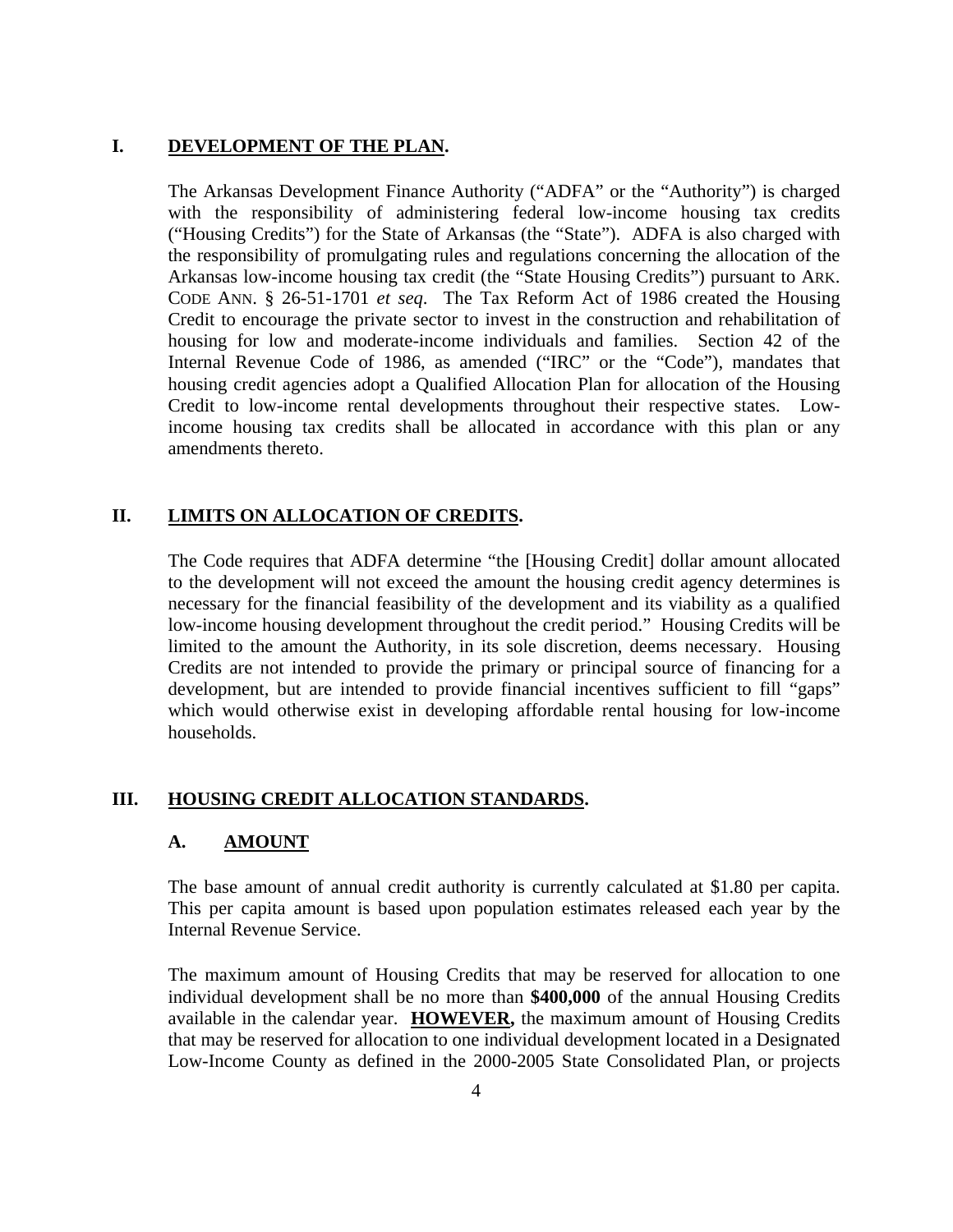with a commitment letter for funding from USDA Rural Development, shall be no more than **\$425,000** of the annual Housing Credits available in the calendar year.

### **B. SET-ASIDES.**

 1. **Non-Profit Set-Aside**. Not less than ten percent (10%) of the Housing Credits will be set aside for developments involving any qualified non-profit organization that meets the standards set forth in IRC  $\S$  42(h)(5)(C). The organization must be a qualified non-profit organization, as defined in IRC §  $501(c)(3)$  or §  $501(c)(4)$ , which is not affiliated with or controlled by a for-profit organization and has included, as one of its tax-exempt purposes, the fostering of low-income housing. **Section XXV of the Multi-Family Housing Application** (NON-PROFIT DETERMINATION) must be completed and copies of the nonprofit organization's Articles of Incorporation and Internal Revenue Service ("IRS") documentation determining the organization exempt from federal income tax under IRC § 501(a) must be included with the application.

 2. **ADFA HOME and Rural Development Set-Aside**. Approximately twenty percent (20%) of the Housing Credits will be set-aside for successful HOME and Rural Development ("RD") Program applicants. To be considered for HOME Program funds, applicants must request HOME funds by completing the appropriate sections in the 2005 Multi-Family Housing Application when submitted by the APPLICATION DEADLINE. Rural Development applicants must submit a copy of the Rural Development commitment letter with their Application. ADFA has entered into a Memorandum of Understanding ("MOU") with Rural Development, and has agreed to engage in cooperative efforts to enable ADFA and Rural Development to effectively evaluate Housing Credit requests of Rural Development applicants. The MOU will be considered by ADFA when reviewing Rural Development applications for Housing Credits.

 3. **Assisted Living Set-Aside**. A maximum of \$400,000 of the Housing Credits will be set aside for qualified assisted living developments. The applicant is required to submit a copy of the Certificate of Need or Permit of Approval from the State of Arkansas at the time the application is submitted to ADFA.

# **IV. ALLOCATION OF STATE HOUSING CREDITS.**

ARK. CODE ANN. § 26-51-1702 provides that a taxpayer owning an interest in a lowincome development qualifying for Housing Credits will be eligible for State Housing Credits equal to twenty percent (20%) of the allocated federal amount. The State statute limits the allocation of State Housing Credits to \$250,000 in any one taxable year. Recognizing the limited availability of the State Housing Credits and with a desire to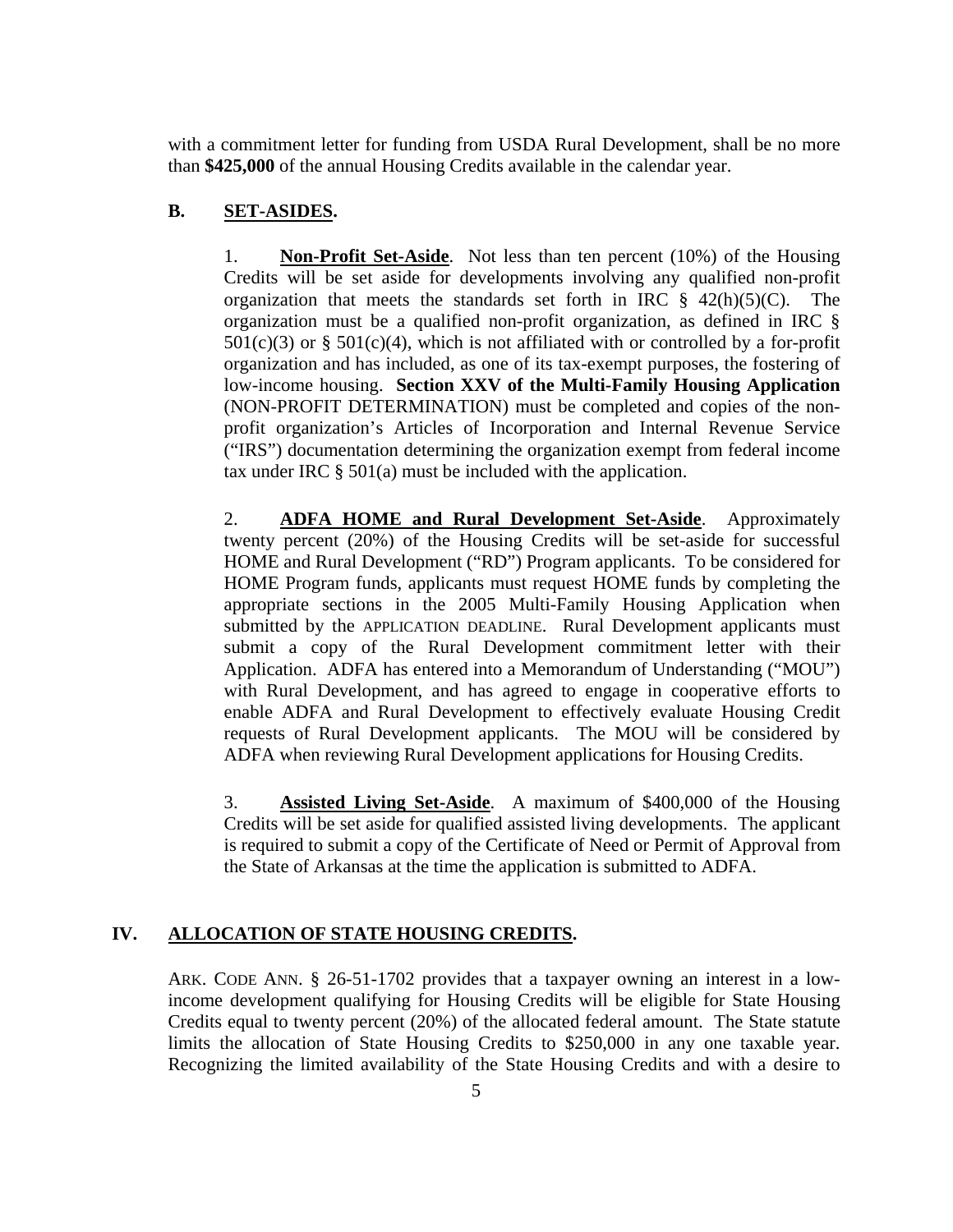assign those credits where they are most needed, the applicant must demonstrate need on the Housing Credit application. Based on demonstrated need in the application, the Authority will give a priority allocation of State Housing Credits to those developments that are in designated low-income counties under the State's Consolidated Plan submitted to the federal Department of Housing and Urban Development. The list of these counties is contained in Selection Criterion #1 of this Qualified Allocation Plan. The allocation of State Housing Credits will be as follows:

 1. Developments receiving an allocation of Housing Credits that are to be located entirely in any one of the low-income counties designated in the State Consolidated Plan will be allocated State Housing Credits equal to twenty percent (20%) of the applicable Housing Credits.

 2. In the event of a shortage of State Housing Credits for eligible developments in low-income counties designated in the Consolidated Plan, priority will be given to those developments that have the highest aggregate score under the scoring system set forth in this Qualified Allocation Plan.

 3. To the extent that there are remaining State Housing Credits after the allocation to eligible developments in low-income counties, then the State Housing Credits will be allocated (at 20% of the applicable Housing Credits) to remaining qualified developments until such time as the available State Housing Credits are exhausted, with priority given to those developments with the highest scores.

 4. The Authority expects to allocate no less than ten percent (10%) of State Housing Credits to non-profit organizations.

 5. The Authority will annually notify the Arkansas Department of Finance and Administration of those developments that have been allocated State Housing Credits.

6. The Arkansas Department of Finance and Administration will be notified of any revocation of State Housing Credits.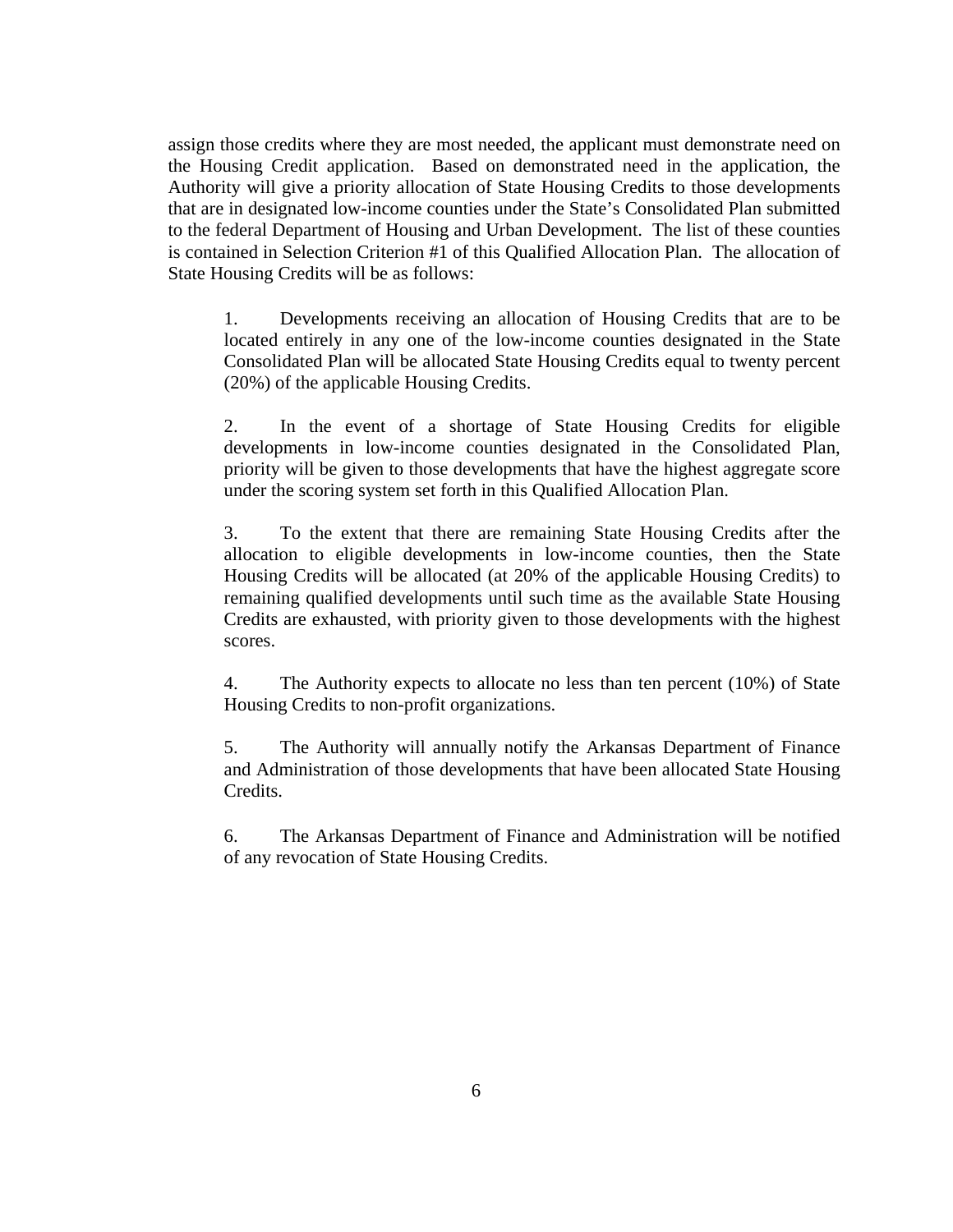#### **V. APPLICATION PROCEDURES, REQUIREMENTS, and REVIEW**

#### **A. APPLICATION PROCESS**

It is the intent of ADFA to reserve in one eligibility cycle all Housing Credits available for allocation. Any credits that are not reserved will carry forward to next year. Applicants must apply during the eligibility cycle to receive a credit allocation for that calendar year.

**The closing deadline for submitting the 2005 Multi-Family Housing Application for the 2005 Low-Income Housing Tax Credit ("LIHTC") Cycle is as follows**:

# **APPLICATION DEADLINE IS FRIDAY, 4:30 P.M., FEBRUARY 11, 2005 ("APPLICATION DEADLINE")**

The APPLICATION DEADLINE for submitting applications for the 2005 LIHTC cycle is set forth above. Facsimiles and e-mails will not be accepted. **All applications must be submitted online as provided by ADFA (if available) and a tabbed, 3-ring bound hardcopy delivered to ADFA no later than 4:30 p.m., Friday, February 11, 2005. The tabbed, 3-ring bound hardcopy must be delivered to ADFA at the following address:**

> **Arkansas Development Finance Authority Attn: Multi-Family Housing Department 423 Main Street, Suite 500 Little Rock, AR 72201 Telephone Number: 501-682-5900**

**ADFA will not accept any applications submitted after the APPLICATION DEADLINE.**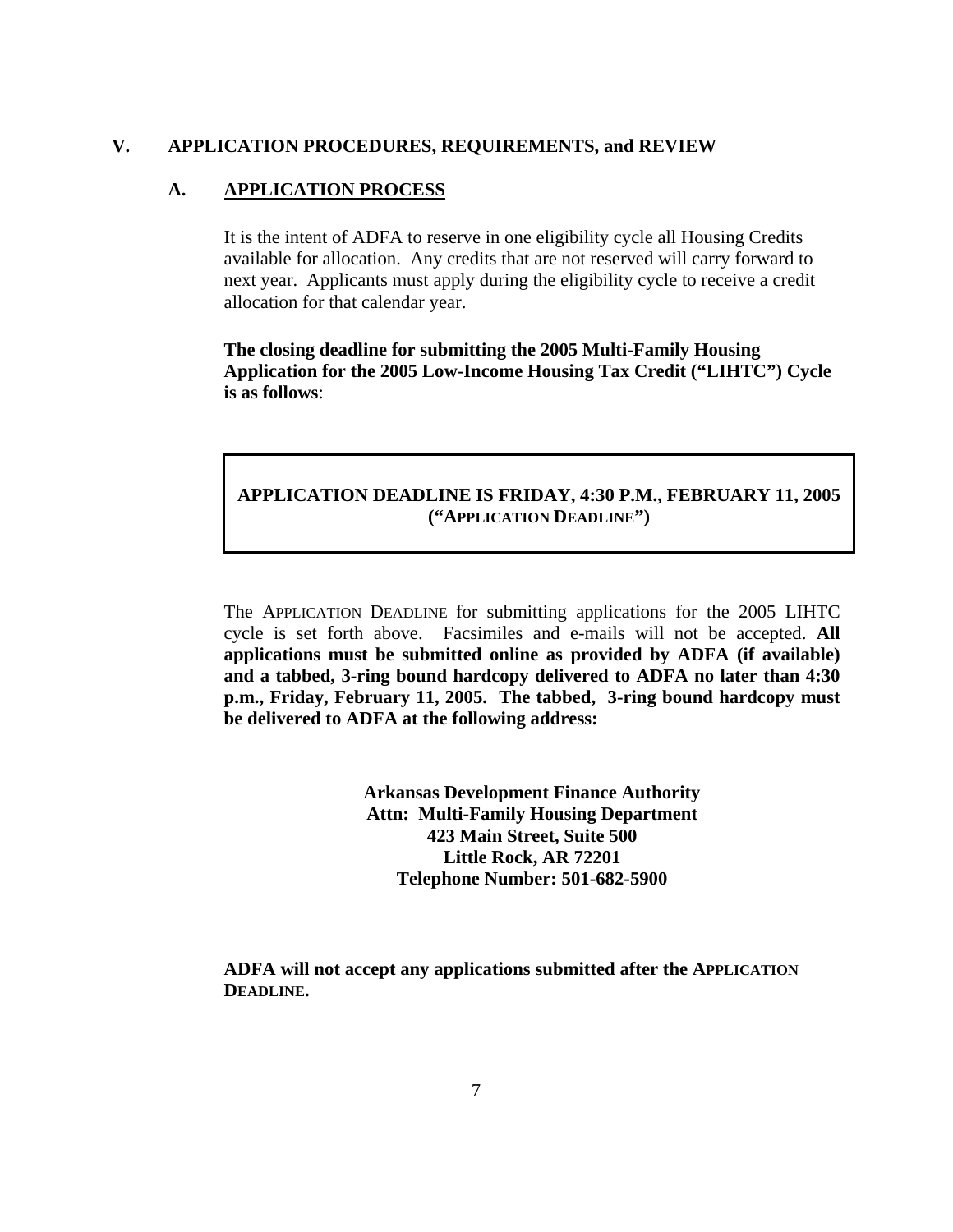**Applications**. An applicant must submit a **COMPLETE** application by the APPLICATION DEADLINE. ADFA staff will review and evaluate the application, and notify the applicant of deficiencies and scoring in accordance with the schedule below.

**Cure Period**. Applicants will have an opportunity to cure application deficiencies cited by ADFA through comment and submission of required documentation to ADFA within five (5) business days from the date of notification. Applicants will also be allowed to discuss scoring with ADFA during the five (5) day Cure Period. The applicant's comments and additional documentation will then be reviewed and a final score will be sent to the applicant. **The applicant will be notified of deficiencies and curable application items according to the schedule below. ADFA will not accept any missing documentation, will not consider any additional comment, nor allow the applicant to discuss scoring with ADFA after the expiration of the five (5) day Cure Period.** 

| DATES FOR REVIEW OF APPLICATIONS AND RESERVATION PROCESS                                                                                                                                                                                                                                                          |                                  |  |
|-------------------------------------------------------------------------------------------------------------------------------------------------------------------------------------------------------------------------------------------------------------------------------------------------------------------|----------------------------------|--|
| <b>APPLICATION DEADLINE</b>                                                                                                                                                                                                                                                                                       | February 11, 2005<br>(4:30 p.m.) |  |
| Applicants notified of deficiencies and scoring                                                                                                                                                                                                                                                                   | April 22, 2005                   |  |
| Cure Period Deadline for receipt by ADFA of<br>application deficiency responses and documentation.<br>Any pages of the application that require<br>modification in response to ADFA's notice of<br>deficiencies must be submitted with the applicant's<br>response.<br>Deadline for Applicants to discuss scoring | April 29, 2005<br>(4:30 p.m.)    |  |
| Applicants notified of final score                                                                                                                                                                                                                                                                                | May 9, 2005                      |  |
| Successful applicants approved for reservation of<br>Housing Credits by ADFA Board of Directors                                                                                                                                                                                                                   | May 19, 2005                     |  |
| 2005 Housing Credit reservation letters mailed to<br>successful applicants.                                                                                                                                                                                                                                       | May 26, 2005                     |  |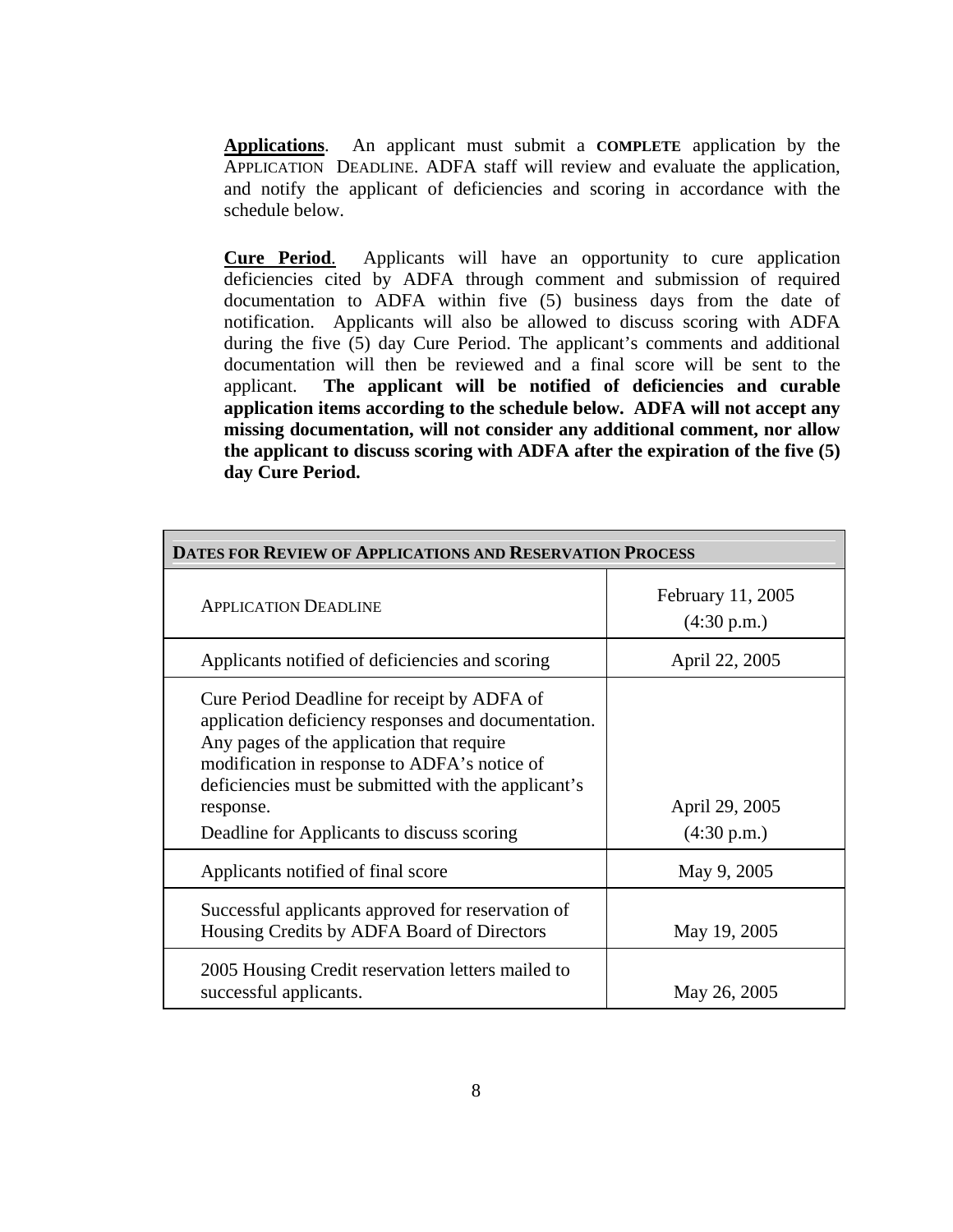### **B. APPLICATION THRESHOLD REQUIREMENTS.**

**The 2005 Multi-Family Housing Application must be submitted by the APPLICATION DEADLINE and MUST BE COMPLETED in accordance with the instructions provided by ADFA. In addition, the following Threshold Requirements MUST BE INCLUDED with the application:** 

- **1. Narrative Description of the Development.** A detailed narrative description of the development which includes the type of development; geographical description of the development site and surrounding area types of financing; tenants served; bedroom mix; percentage of lowincome units; involvement of non-profit support service organizations; amenities for the development; energy efficiency; rehabilitation work to be performed, if applicable; and any other relevant descriptive information.
- **2. Financial Commitment Letters**. Evidence from all mortgage lenders that the applicant has submitted an application for financing. The letter must be dated within six (6) months of the APPLICATION DEADLINE and state that a formal application for construction and/or permanent financing is under serious consideration. The letter should contain the approximate amount of the loan, the loan's terms and interest rate, if known.

A commitment letter, dated within six (6) months of the APPLICATION DEADLINE, from any syndicator or investor purchasing the Housing Credits or State Housing Credits, which will be utilized as a source of funds for the development.

Funding documentation (*e.g. HOME agreement, commitment letter)* from any Participating Jurisdiction providing HOME funds to the applicant.

A firm commitment letter, dated within six (6) months of the Application Deadline, from RD if the development will receive RD funding.

A commitment letter, dated within six (6) months of the APPLICATION DEADLINE, from any other gap-financing source providing financing for the development.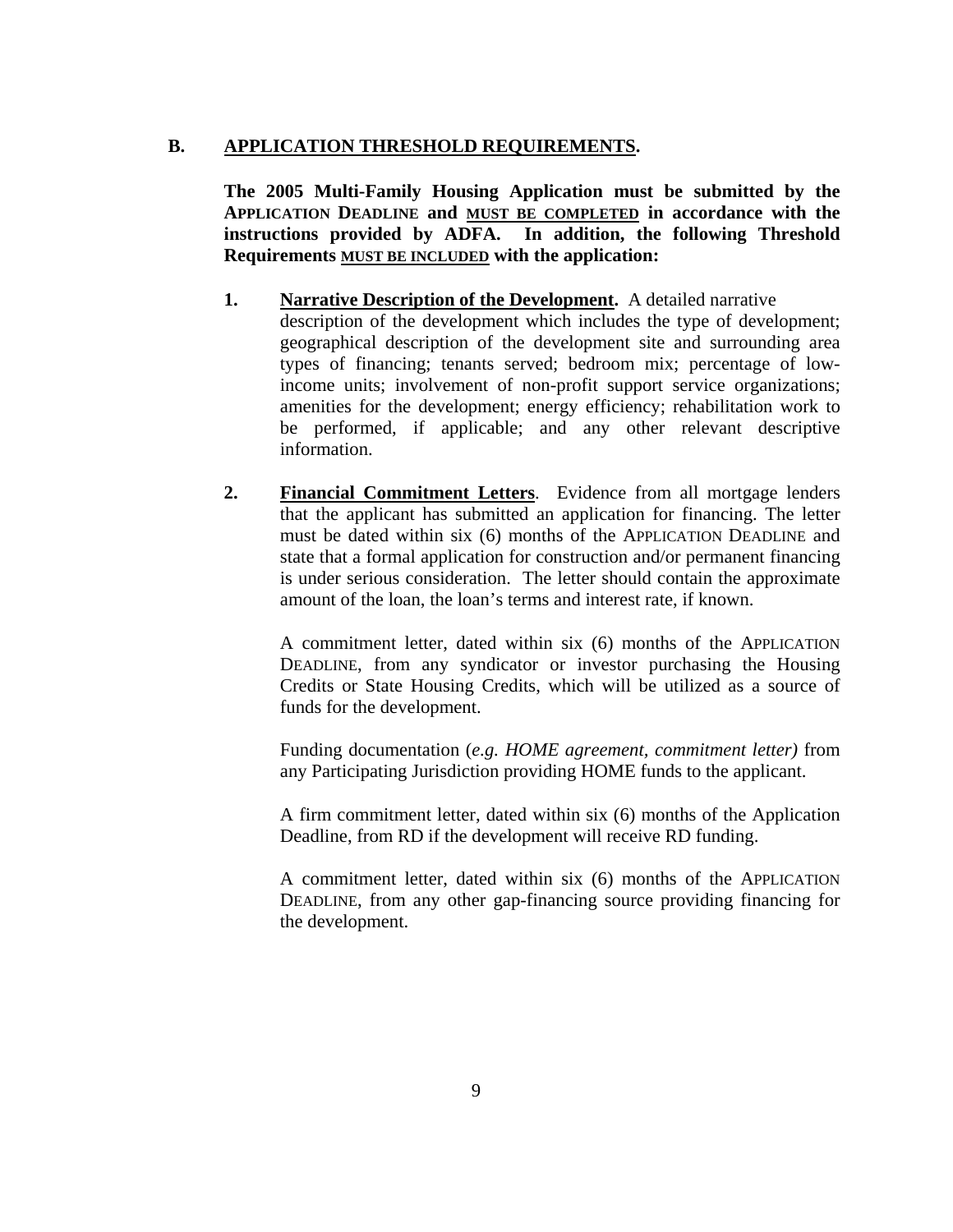- **3. Utility Allowance Calculation.** Documentation of utility calculations from one of the following entities must be included:
	- Local Public Housing Authority
	- State Public Housing Authority
	- Utility Company
	- Third Party Company
- **4. Site Control Information.** Evidence of site control in one of the following forms must be included:
	- Deed
	- Option
	- Purchase Contract

Verification of Arm's Length Transactions must be included. ADFA reserves the right to require an appraisal of the property for all Arms' Length Transactions, at the applicant's expense.

For **all** rehabilitation projects claiming acquisition credits, the application must include documentation to satisfy the purchase requirement, 10-year hold rule and related party requirement of IRC Section 42.

The applicant must produce evidence of site ownership or a 99-year leasehold on the site no later than December 1, 2005, the Carryover Allocation documentation deadline date. *See Section VII, below.* 

- **5. Zoning Information.** Documentation that the development site is properly zoned or that application for such zoning has been made to the proper zoning authority. The zoning authorization letter or the applicant's request to the proper zoning authority must be dated within six (6) months of the APPLICATION DEADLINE. Proof of proper zoning must be submitted by the end of the Cure Period as established in this QAP.
- **6**. **Independent Market Study.** A market study, prepared by a party unaffiliated with the developer, in the appropriate format outlined in the ADFA Market Study Guidelines. The study must be dated within six (6) months of the APPLICATION DEADLINE. Only approved market analyst firms on the ADFA Approved Market Study Firm List will be allowed to perform market studies for this program. Market studies performed by firms not approved by ADFA will not be accepted. *See Section VI A, below*.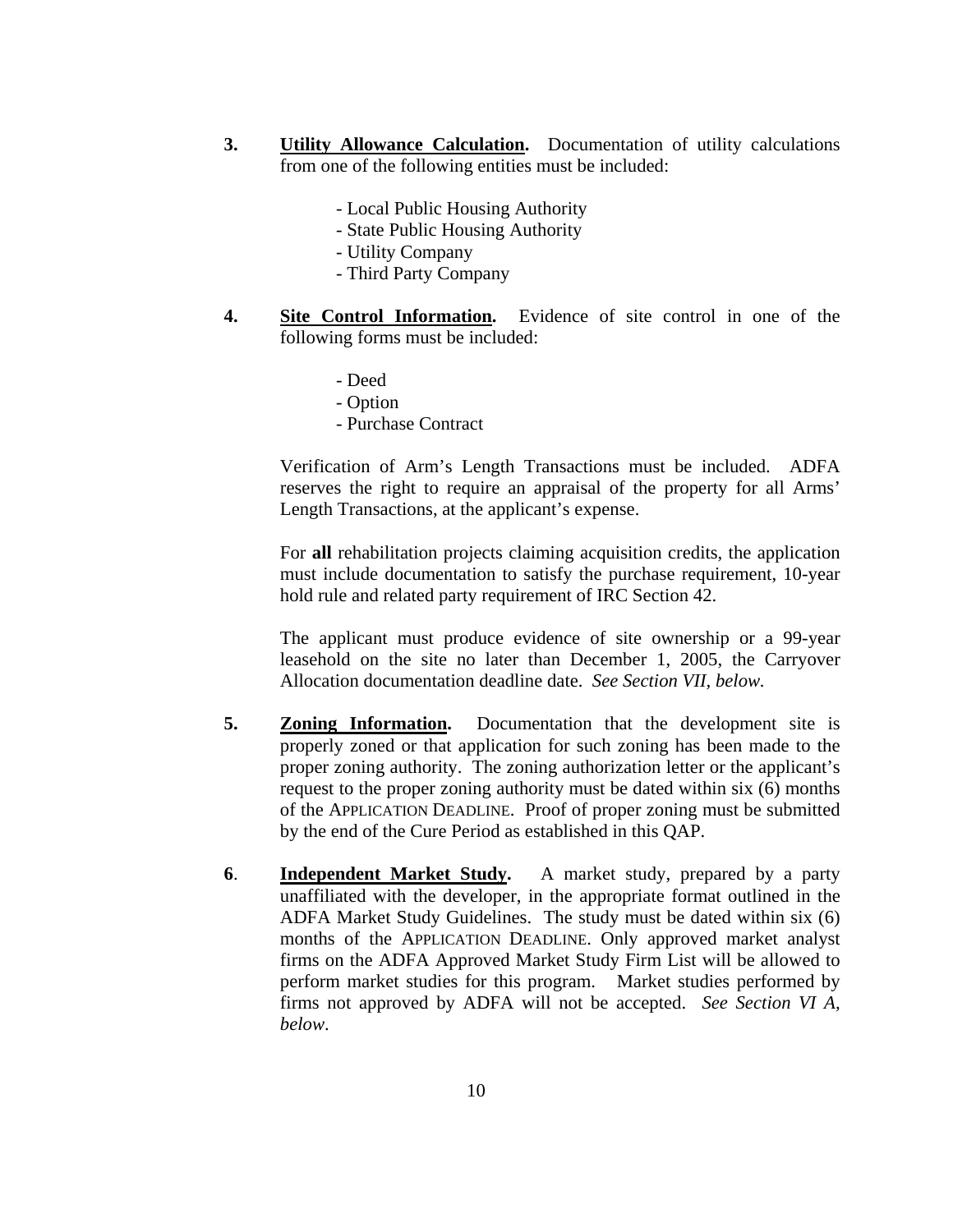#### **7. Letter from highest elected local official supporting proposed**

**development.** A letter from the highest elected local official in the jurisdiction where the development will be located. A development located within a city's limits must have a letter from its Mayor. A development located outside of a city's limits must have a letter from the County Judge. The letter must be dated within six (6) months of the APPLICATION DEADLINE. The letter, at a minimum, must address the need for affordable housing in the area and support for the specific development. Should the highest elected official withdraw the letter of support at any time prior to the deadline for a Carryover Allocation, ADFA will revoke the reservation of Housing Credits for the development. Revocation of the letter of support after the deadline for Carryover Allocation will not affect the reservation of Housing Credits. ADFA will provide written notification to the State Representative and Senator for the location in which you plan to locate your development.

**8**. **Letter of Participation and Resume of Development Team Members.**  Each development team member must submit a cover letter describing its participation in the development along with a copy of its resume listing qualifications, experience, previous experience with the low-income housing tax credit program, address and telephone number. If the applicant does not have the minimum required experience a consultant or developer with the minimum required experience must be a member of the development team. The consultant or developer's participation letter, resume and summary page specifically describing its role in the development must be included.

"Minimum required experience" is met when either the applicant, consultant, or developer held that position on a previous development that received a reservation of Housing Credits from ADFA and whose owner was issued IRS Form 8609(s).

**9. Previous Participation Record**. The applicant, its consultant, and each development team member shall separately identify any existing contract or indebtedness it has with ADFA and any prior delinquent, defaulted, or foreclosed upon contract, loan or other indebtedness of the applicant, consultant, or development team member with ADFA. In addition, ADFA will review the previous performance of the applicant, its consultant and each development team member under all affordable housing programs with ADFA or other State Housing Finance Authorities, including the HOME Program, the Housing Credit program, Tax-Exempt Bond program, and any other affordable housing loan program, including disbursements, payment history, compliance history and any findings. Non-performance on previous developments or delinquencies in payments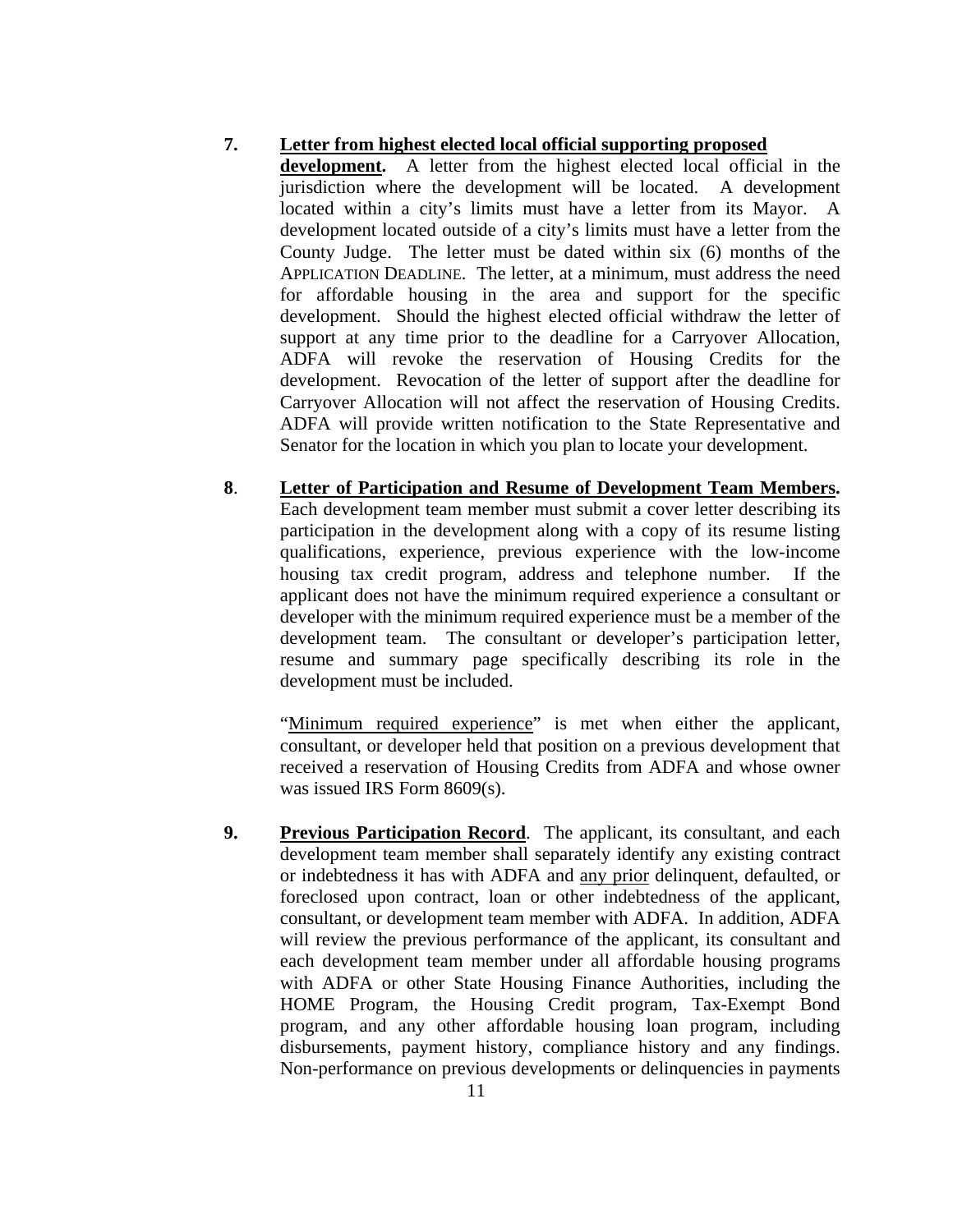will result in disqualification of an application by the ADFA Board Housing Review Committee, regardless of scoring.

- **10. Articles of Incorporation and IRS documentation for Non-Profit Organizations**. To be considered for the "Non-Profit Set-Aside," the development must involve a qualified non-profit organization that:
	- a) owns an interest in the development;
	- b) materially participates in the development;
	- c) is not affiliated with or controlled by a for-profit organization; and
	- d) whose exempt purposes include fostering low-income housing.

The non-profit organization's Articles of Incorporation and IRS documentation of its exemption from federal income tax must be included. Section XXV of the application must be completed. Pending requests with the IRS for exemption will not be accepted as compliance.

- **11. Preliminary Plans and Specifications.** One set of preliminary plans and outline of specifications must be included.
- **12. Environmental Checklist.** The Environmental Checklist attached hereto must be completed. Any applicant that has a "Phase I Environmental Site Assessment (ESA)" of the development's site must submit a copy of that ESA with its application. Any applicant receiving a reservation of Housing Credits will be required to submit an ESA on the development site by the earlier of: Carryover Allocation deadline of December 1, 2005 or placement in service allocation.
- **13. Capital Needs Assessment.** All rehabilitation developments must include a capital needs assessment conducted by a third party architect, engineer or contractor dated within six (6) months of the APPLICATION DEADLINE. The assessment must include a physical inspection of the interior and exterior of the units and structures, as well as, an interview with the development manager and maintenance personnel. Some of the components that should be examined and analyzed in this assessment are:
	- site, including topography, drainage , pavement, curbing, sidewalks, parking, landscaping, amenities, water, sewer, storm drainage, gas and electric utility lines;
	- structural systems, both substructure and superstructure, including exterior walls and balconies, exterior doors and windows, roofing system and drainage;
	- interiors, including unit and common area finishes (carpeting,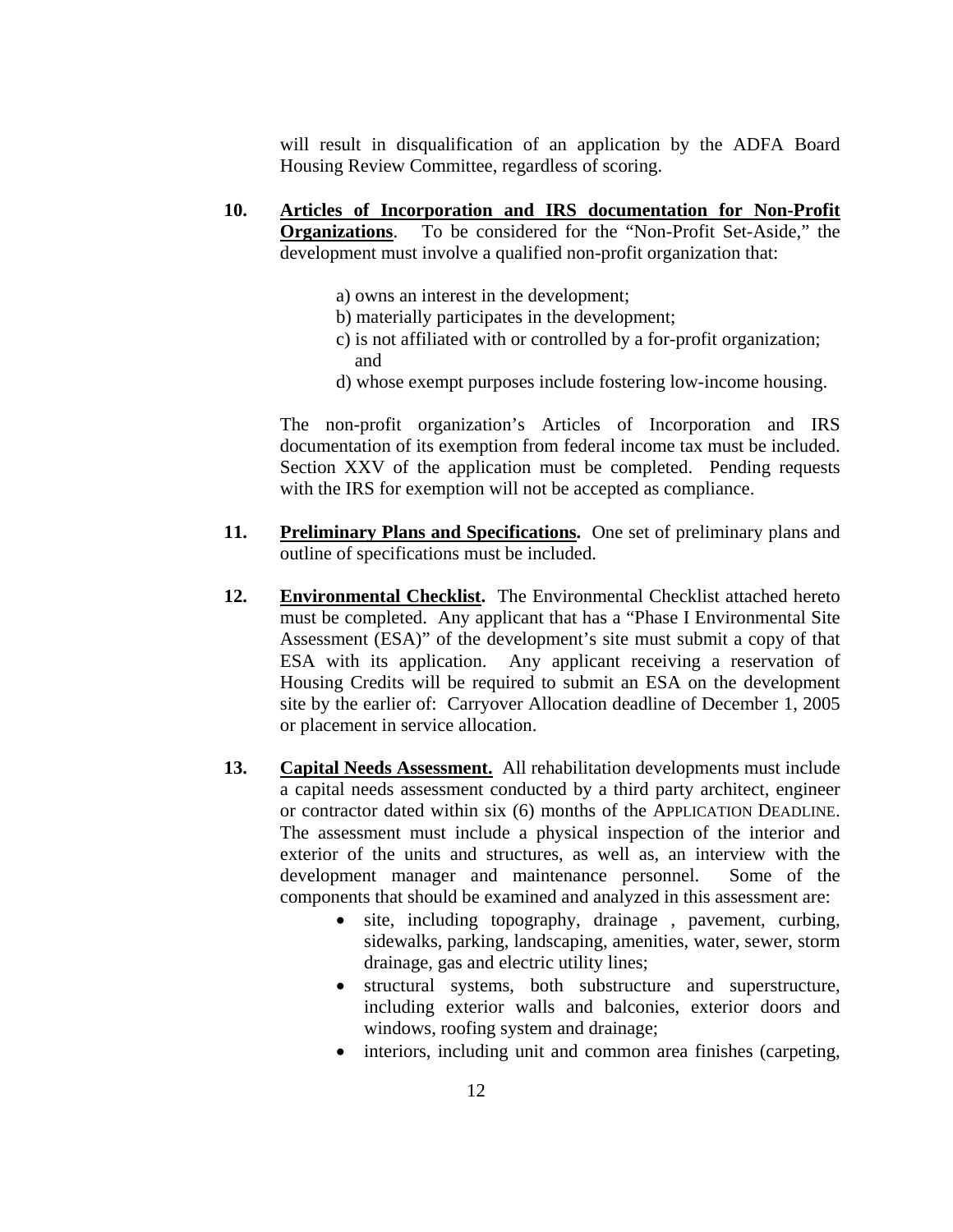vinyl flooring, tile flooring, plaster walls, paint condition, etc.) unit kitchen finishes, cabinets and appliances, unit bathroom finishes and fixtures, and common area lobbies and corridors; and

• mechanical systems, including plumbing and domestic hot water, HVAC, electrical, lighting fixtures, fire protection and elevators.

The assessment should state the cost (labor and materials) for each item identified and the term of operability. The assessment should address the extent of future expenditures contemplated to ensure they will be addressed through operating and replacement reserves.

- **14. Tenant Income Audit**. All rehabilitation projects must include a complete, detailed tenant income audit that identifies all existing tenants and their income. The audit shall separately identify those tenants whose income exceeds applicable income limits.
- **15. Operating Reserve and Replacement Reserve Funds.** The total development budget must include the funding of: (1) an operating reserve equal to not less than four (4) months of: (a) projected annual operating expenses, (b) annual debt service payments and (c) annual replacement reserve deposits; and (2) a replacement reserve fund equal to not less than \$250.00 per unit per year. These amounts must be incorporated into the 2005 Multi-Family Housing Application. The applicant must identify the name of the financial institution where the funds will be held.
- **16. Section 106 Clearance Letter.** A Section 106 (National Historic Preservation Act, 16 U.S. C. § 470(f)) clearance letter from the Arkansas Department of Heritage, or, proof of application for such letter. Such letter must be obtained by the earlier of: Carryover Allocation deadline of December 1, 2005 or placement in service allocation. *See Attachment D to the 2005 Multi-Family Housing Application for Instructions for Obtaining a Section 106 Clearance Letter.*
- **17. Form RD 1924-13.** Each application must use Form RD 1924-13, or some similar form, for computation of estimated costs.
- **18. Application Fee.** The application fee check should be made payable to "Arkansas Development Finance Authority." Refer to the 2005 Multi-Family Housing Application for all required fees.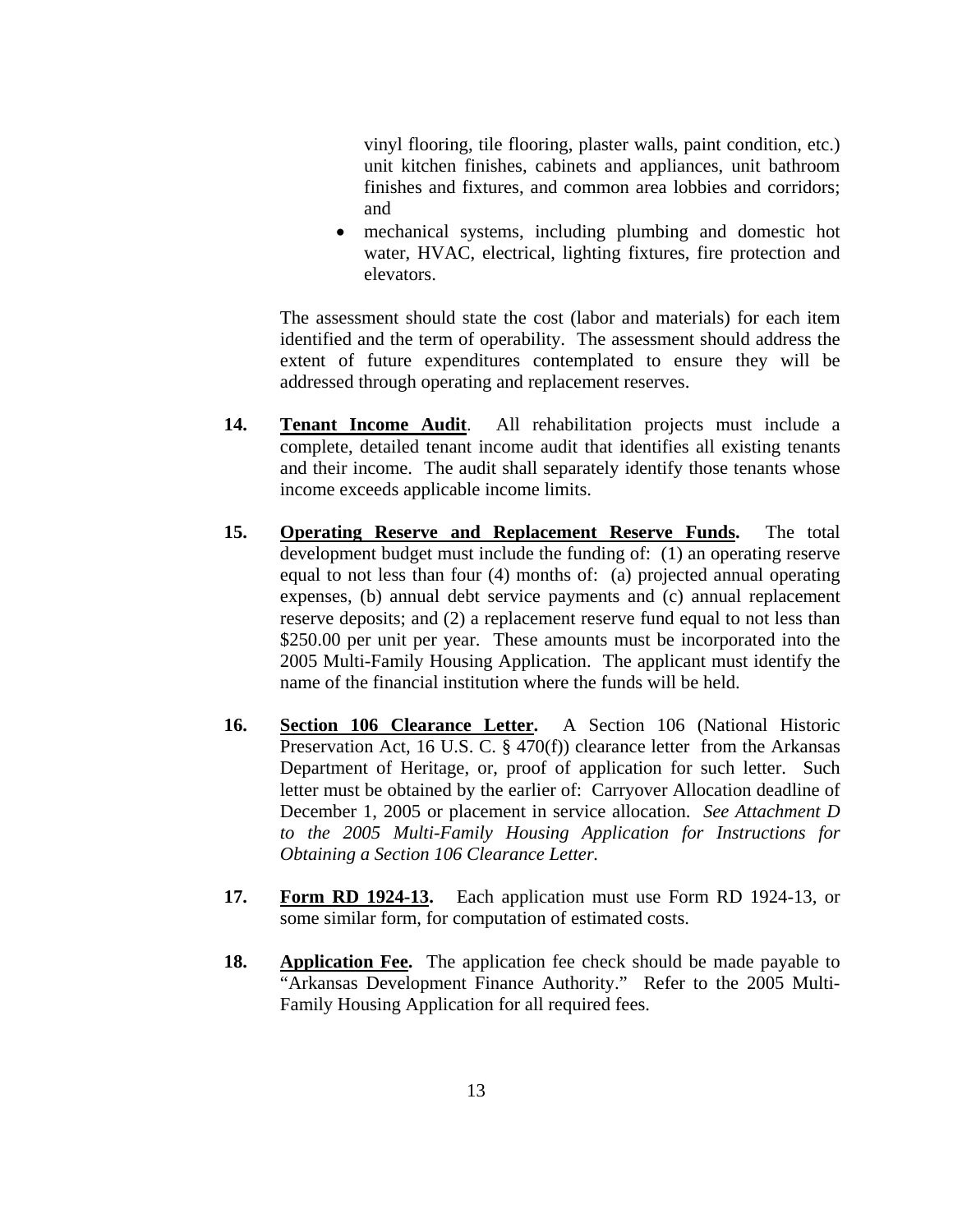# **C. PROCEDURES FOR SELECTING DEVELOPMENTS.**

Each application will be awarded points according to the nature and character of the development. The maximum number of points which may be awarded for each set of criteria are indicated below:

|    | <b>SELECTION CRITERIA</b>                                                                                                                                                                                                                                                                                                                                                                                                                                                                                                                                                                                                                                         | <b>MAXIMUM</b><br><b>POINTS</b> |
|----|-------------------------------------------------------------------------------------------------------------------------------------------------------------------------------------------------------------------------------------------------------------------------------------------------------------------------------------------------------------------------------------------------------------------------------------------------------------------------------------------------------------------------------------------------------------------------------------------------------------------------------------------------------------------|---------------------------------|
| 1. | Location.                                                                                                                                                                                                                                                                                                                                                                                                                                                                                                                                                                                                                                                         | 15                              |
|    | Development is located in the following low-income counties<br>A.<br>designated in the 2000-2005 State Consolidated Plan: Bradley,<br>Chicot, Crittenden, Desha, Fulton, Jackson, Lafayette,<br>Lawrence, Lee, Miller, Monroe, Newton, Phillips, St. Francis,<br>Development has a commitment letter for funding<br><b>B.</b><br>C.<br>Development is located in a Qualified Census Tract ("QCT") or<br>a Difficult to Develop Area ("DDA"); a copy of QCT map for<br>the development area must be submitted with the application<br>with complete census tract information submitted in Section I of<br>the 2005 Multi-Family Housing Application. (See attached |                                 |
| 2. | Development of housing for special needs or with special<br>features including:<br>(a) single room occupancy housing;<br>(b) transitional housing for the homeless<br>(c) elderly housing (all units must be elderly units);<br>(d) Supportive housing for disabled persons;<br>(e) Assisted Living housing;<br>(f) housing for large families (3 bedrooms or larger);<br>(g) scattered site housing;<br>(h) housing targeting a tenant population of single parent/single<br>guardian with children; or<br>(i) housing intended for eventual tenant ownership (single<br>family detached houses only)                                                            | 15                              |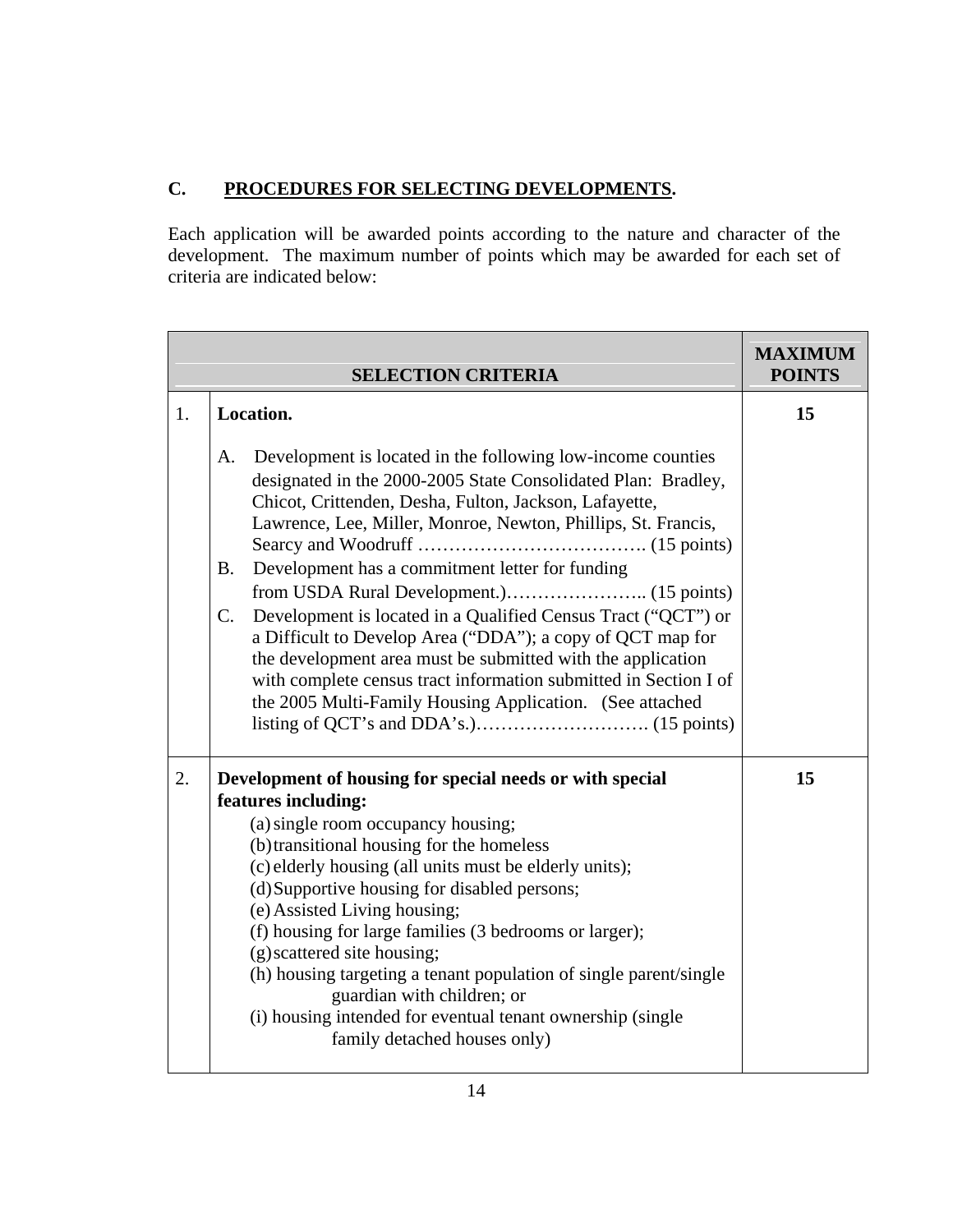|    | <b>SELECTION CRITERIA</b>                                                                                                                                                                                                                                                                                                                                                                                                                                                                                | <b>MAXIMUM</b><br><b>POINTS</b> |
|----|----------------------------------------------------------------------------------------------------------------------------------------------------------------------------------------------------------------------------------------------------------------------------------------------------------------------------------------------------------------------------------------------------------------------------------------------------------------------------------------------------------|---------------------------------|
|    | Points for Items $(a) - (g)$<br>10% of the tax credit units (minimum of three units) (4 points)<br>Point for Item (h) -- must include housing with not less than 2<br>bedrooms and manner in which such population will be<br>Point for Item (i) -- must describe manner in which eventual tenant<br>Items (a) $\&$ (b) must be operated by governmental or non-profit<br>entity);                                                                                                                       |                                 |
| 3. | Involves rehabilitation of existing structures.                                                                                                                                                                                                                                                                                                                                                                                                                                                          | 10                              |
| 4. | Involves preservation and rehabilitation of existing affordable<br>housing.                                                                                                                                                                                                                                                                                                                                                                                                                              | 10                              |
| 5. | Points will be available to applicants if their combined developer<br>and consultant fees are 10% or less of total development cost as<br>defined under developer fee standard.                                                                                                                                                                                                                                                                                                                          | 5                               |
| 6. | A minimum of 20% of the total housing units in the development<br>is market rate units. (Market rate units must be integrated with the<br>development's LIHTC units and designated on the development's<br>preliminary plans.)                                                                                                                                                                                                                                                                           | 5                               |
| 7. | Owner provides amenities beyond those appropriate for the type<br>of housing proposed, inter alia, amenities employing "universal<br>design" concepts; swimming pool; covered parking; individual<br>garage parking; individual storage units; microwave; dishwasher;<br>supplied in-unit washer and dryer; furnished exercise room;<br>furnished computer lab; in-unit cable/internet connection as<br>evidenced by architectural plans and specifications that must be<br>included in the application. | 10                              |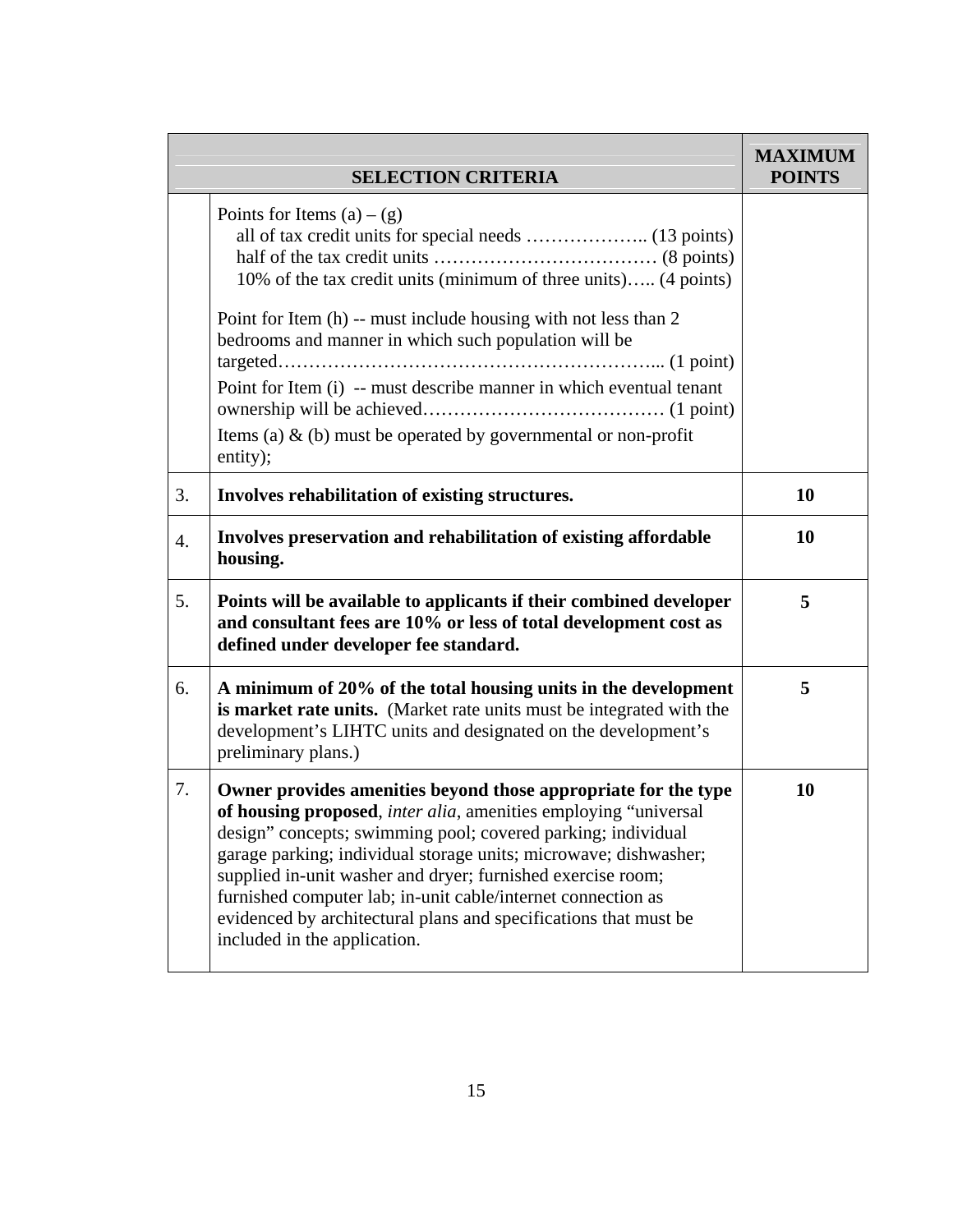|    | <b>SELECTION CRITERIA</b>                                                                                                                                                                                                                                                                                                                                                                                                                                                                                                                                                                                                                                                                                                                                                                                                                                                                                                                                                                                                                                                                                                                                                                                                                                                                                                                                                                                                                 | <b>MAXIMUM</b><br><b>POINTS</b> |
|----|-------------------------------------------------------------------------------------------------------------------------------------------------------------------------------------------------------------------------------------------------------------------------------------------------------------------------------------------------------------------------------------------------------------------------------------------------------------------------------------------------------------------------------------------------------------------------------------------------------------------------------------------------------------------------------------------------------------------------------------------------------------------------------------------------------------------------------------------------------------------------------------------------------------------------------------------------------------------------------------------------------------------------------------------------------------------------------------------------------------------------------------------------------------------------------------------------------------------------------------------------------------------------------------------------------------------------------------------------------------------------------------------------------------------------------------------|---------------------------------|
| 8. | The development promotes energy efficiency. The applicant must<br>provide a statement that the design and/or components of the<br>development promotes energy conservation. The statement should<br>be from a licensed engineer or architect certifying which of the<br>following energy-saving devices will be utilized in the construction<br>of each Housing Credit building. The elements selected must be<br>certified as included in each building upon placement in service.<br>(A) All of the following must be satisfied in order to count as one<br>element of energy savings efforts:<br>(i) ceiling fans in each bedroom and living room;<br>(ii) shower head(s) with a maximum of $2\frac{1}{2}$ gallon per minute<br>water flow rate;<br>(iii) 1/2" insulation on hot water pipes; and<br>(iv) fluorescent light fixtures in the kitchen, bathroom(s) and<br>utility room.<br>(B) Wall insulation with a minimum of R-16, and must also include<br>exterior house wrap (ex: TYVEK).<br>(C) Ceiling insulation with a minimum of R-38.<br>(D) Gas heating system with a minimum 90% AFUE rating with an<br>air conditioning system with a minimum 12 Seer rating or a<br>minimum 7.8 HSPF electric heat pump system.<br>(E) Windows with frames and sashes of wood, vinyl or thermally<br>broken-metal with two or more panes of insulated glass and<br>argon gas, of which at least one pane has a low emission<br>coating. | 15                              |
|    | A signed certification from the design architect or licensed engineer<br>confirming the installation of energy saving devices will be required<br>prior to the issuance of IRS Form 8609. The certification must be<br>included in the Allocation of Credits request made to the Authority.<br>For rehabilitation developments, if any of the above elements<br>cannot be included in any building because of structural constraints,<br>the applicant can submit an energy audit or report, performed by an<br>independent, professional energy consultant/audit firm, which<br>identifies those constraints but enumerates: (i) other effective                                                                                                                                                                                                                                                                                                                                                                                                                                                                                                                                                                                                                                                                                                                                                                                         |                                 |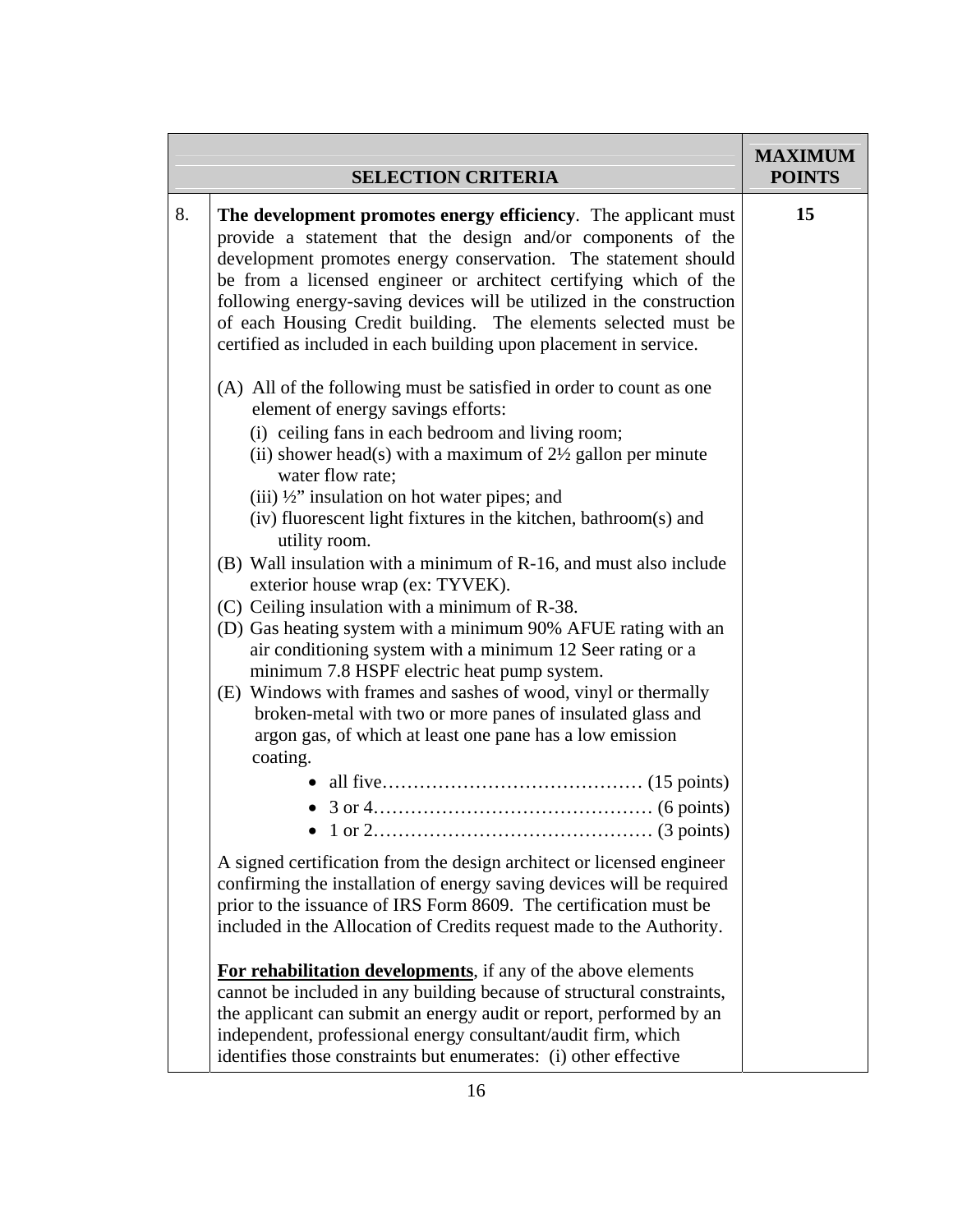|     | <b>SELECTION CRITERIA</b>                                                                                                                                                                                                                                                                                                                                                                                                                                                                                                                                                                                                                                                                                                                                                                                                                                                                                                                                                                                                                                                                         | <b>MAXIMUM</b><br><b>POINTS</b> |
|-----|---------------------------------------------------------------------------------------------------------------------------------------------------------------------------------------------------------------------------------------------------------------------------------------------------------------------------------------------------------------------------------------------------------------------------------------------------------------------------------------------------------------------------------------------------------------------------------------------------------------------------------------------------------------------------------------------------------------------------------------------------------------------------------------------------------------------------------------------------------------------------------------------------------------------------------------------------------------------------------------------------------------------------------------------------------------------------------------------------|---------------------------------|
|     | energy improvements or energy performance measures designed to<br>increase energy efficiency in the particular building, and (ii) the<br>energy efficiency to be achieved by such improvements or measures<br>on the particular building. The energy audit or report must describe<br>the methodology/testing procedures utilized. (An energy<br>consultant/audit firm is considered a member of the development<br>team. Its Letter of Participation and Resume as well as its<br>Participation Record must be attached to the application in<br>accordance with Sections $V(B)(8)$ and $V(B)(9)$ of this QAP.)<br>The applicant must submit a signed statement that it will<br>implement the energy improvements or energy performance<br>measures identified within the energy audit or report in<br>order to be considered for points under this criterion. Also,<br>a certification from the design architect or licensed engineer<br>confirming the implementation of the energy improvements or<br>energy performance measures will be required prior to the<br>issuance of IRS Form 8609. |                                 |
| 9.  | Support services provided by local-based, tax-exempt<br>organizations (other than in the role of developer). An authorized<br>official of each tax-exempt organization involved must provide a<br>signed acknowledgement of participation describing the supportive<br>services offered. The acknowledgement must state that the<br>organization's charter or by-laws authorize the service(s) to be<br>provided and that their provision is appropriate for the<br>development's tenants. Local-based means the non-profit service<br>area (neighborhood, city or county) in which the development is to<br>be located.                                                                                                                                                                                                                                                                                                                                                                                                                                                                          | 5                               |
| 10. | Use of Public Housing Waiting List. The Public Housing<br>Authority serving the development area must submit a letter stating<br>it is willing to refer tenants to the proposed development.                                                                                                                                                                                                                                                                                                                                                                                                                                                                                                                                                                                                                                                                                                                                                                                                                                                                                                      | 5                               |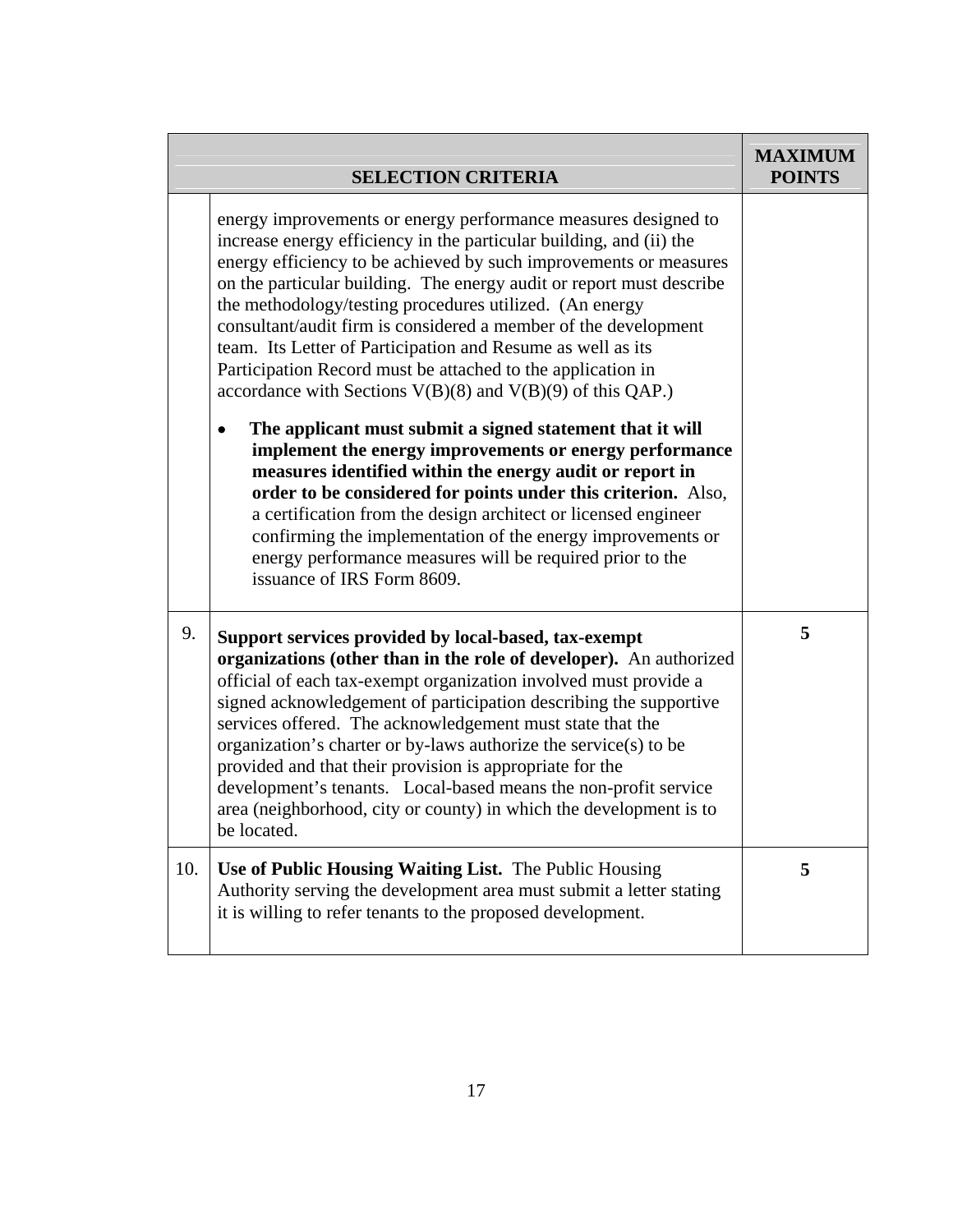|     |                                                                                                                                                                                                                                                                                                                                                                                                                                                                                                                                                                                                    | <b>MAXIMUM</b> |
|-----|----------------------------------------------------------------------------------------------------------------------------------------------------------------------------------------------------------------------------------------------------------------------------------------------------------------------------------------------------------------------------------------------------------------------------------------------------------------------------------------------------------------------------------------------------------------------------------------------------|----------------|
|     | <b>SELECTION CRITERIA</b>                                                                                                                                                                                                                                                                                                                                                                                                                                                                                                                                                                          | <b>POINTS</b>  |
| 11. | <b>Site Visit.</b> The site location will be evaluated for accessibility,<br>proximity to services appropriate to the type of housing proposed<br>(e.g. grocery stores, schools, medical facilities, recreational facilities,<br>gas stations, banks, and public transportation); and environmental<br>issues. Scoring consideration will also include, among other things,<br>site suitability regarding topography (grade, low-lying area, flood<br>plain, or wetlands) and proximity to nuisances (e.g., railroad tracks,<br>major highways/interstates, and manufacturing /production plants.) | 10             |
| 12. | <b>Market Need.</b> A Market Feasibility Study must be submitted with<br>the application, which adequately demonstrates a market need<br>including, among other things, certification that comparable<br>affordable housing developments in the subject market location are<br>at least eighty-five percent (85%) occupied. (See pages 10 and 19<br>of this Qualified Allocation Plan for additional information and<br>market study requirements.)                                                                                                                                                | 15             |
| 13. | <b>Requesting HOME Funds.</b> In addition to Housing Credits,<br>If awarded HOME funds, applicant will extend the affordability<br>period on HOME units to thirty (30) years. HOME income limits<br>and rent limits will apply throughout the affordability period.<br>If the applicant elects to extend the affordability period and<br>restrict the income and rent limits on the HOME units for<br>thirty (30) years, it must submit a signed statement indicating                                                                                                                              | 10             |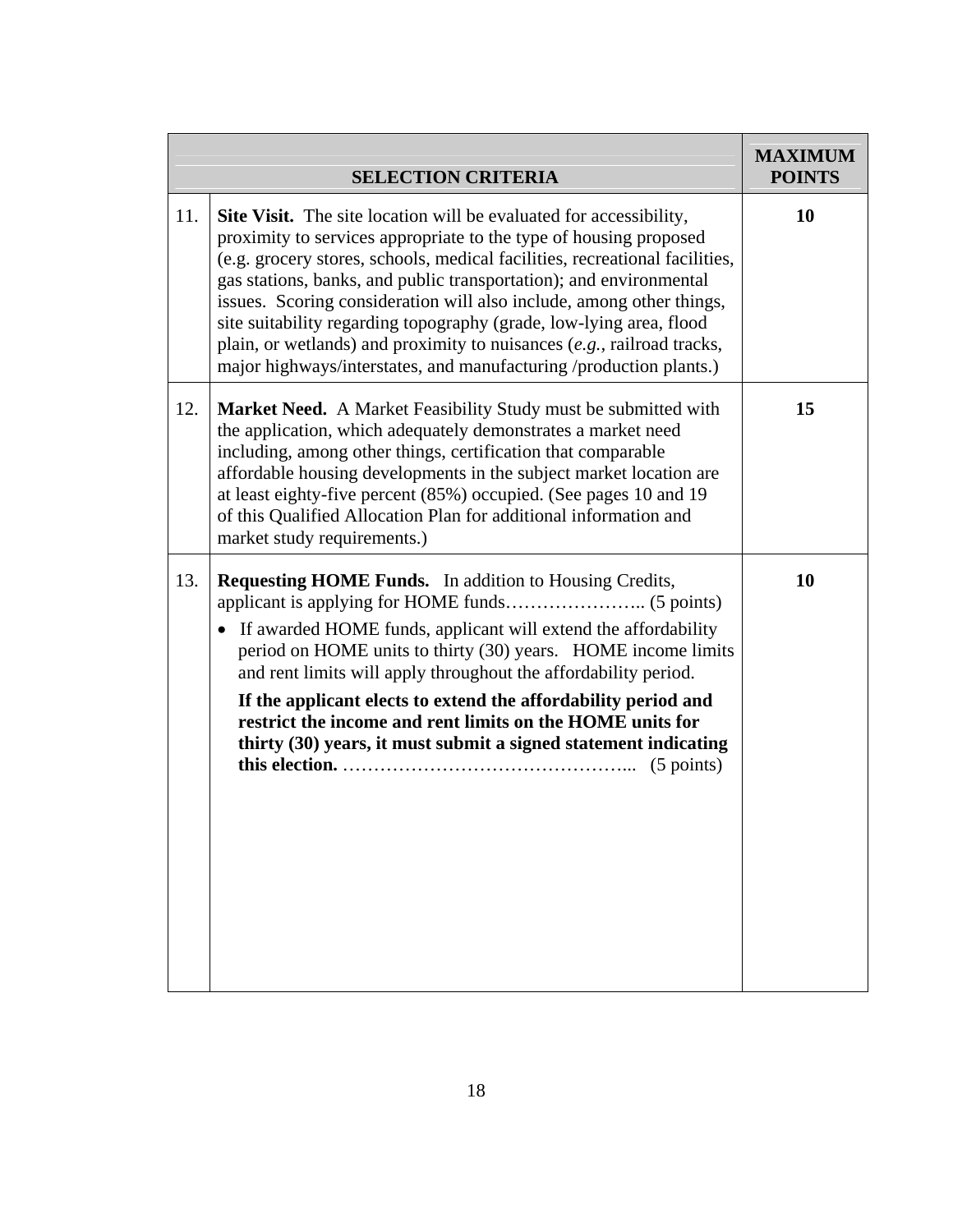| <b>Legislated Priorities</b> |                                                                                                                                                                                                                                                                                                                                                                                                                                                                                                                                                                                                                                                                                                                                                                                                                                                 | <b>Bonus Points</b> |
|------------------------------|-------------------------------------------------------------------------------------------------------------------------------------------------------------------------------------------------------------------------------------------------------------------------------------------------------------------------------------------------------------------------------------------------------------------------------------------------------------------------------------------------------------------------------------------------------------------------------------------------------------------------------------------------------------------------------------------------------------------------------------------------------------------------------------------------------------------------------------------------|---------------------|
| 1.                           | Serves the lowest income group possible. Special priority will be<br>given to developments with units for households with 30% (or less)<br>of area median income. (The units set aside for very low-income<br>households must be occupied by households within the income<br>limits set forth in a regulatory agreement.) The compliance period<br>on the very low-income units is established by the compliance<br>period on the low-income units. Rents are restricted accordingly.<br>The number of units should be 5% of total number of units. If the<br>applicant elects to serve very low-income households, a signed<br>statement, including the number of units to be set-aside for very<br>low-income tenants, must be included in the application and<br>must be reflected in the Project Income Section XVII of the<br>application. | 3                   |
| 2.                           | <b>Extends the duration of low-income use.</b> Special priority will be<br>given to developers who agree to maintain units for low-income<br>occupancy for a period at least five years beyond the 30-year<br>extended use period. If applicant agrees to extend the duration of<br>low-income use, a signed statement, indicating the number of<br>years the affordability period will be extended, must be included<br>with the application.                                                                                                                                                                                                                                                                                                                                                                                                  | $\boldsymbol{4}$    |
| 3.                           | Developments Located in Qualified Census Tracts. Special<br>priority will be given to developments located in Qualified Census<br>Tracts, which contributes to a concerted community revitalization<br>plan. A copy of the Community Revitalization Plan, must be<br>included with the Application to be considered for this scoring.                                                                                                                                                                                                                                                                                                                                                                                                                                                                                                           | 3                   |

**D. SCORING AND DEVELOPMENT DETERMINATION.** Each application will be ranked according to the score awarded. In the event that some applicants score the same and are ranked the same, the Authority may use discretionary judgment in establishing a final award. The Authority reserves the right to disapprove or reduce the Housing Credits for an allocation during any stage, regardless of ranking under the priorities and point ranking outlined above. For any allocation not made in accordance with the established priorities and selection criteria of the Authority, a written explanation must be made by the Authority to the general public.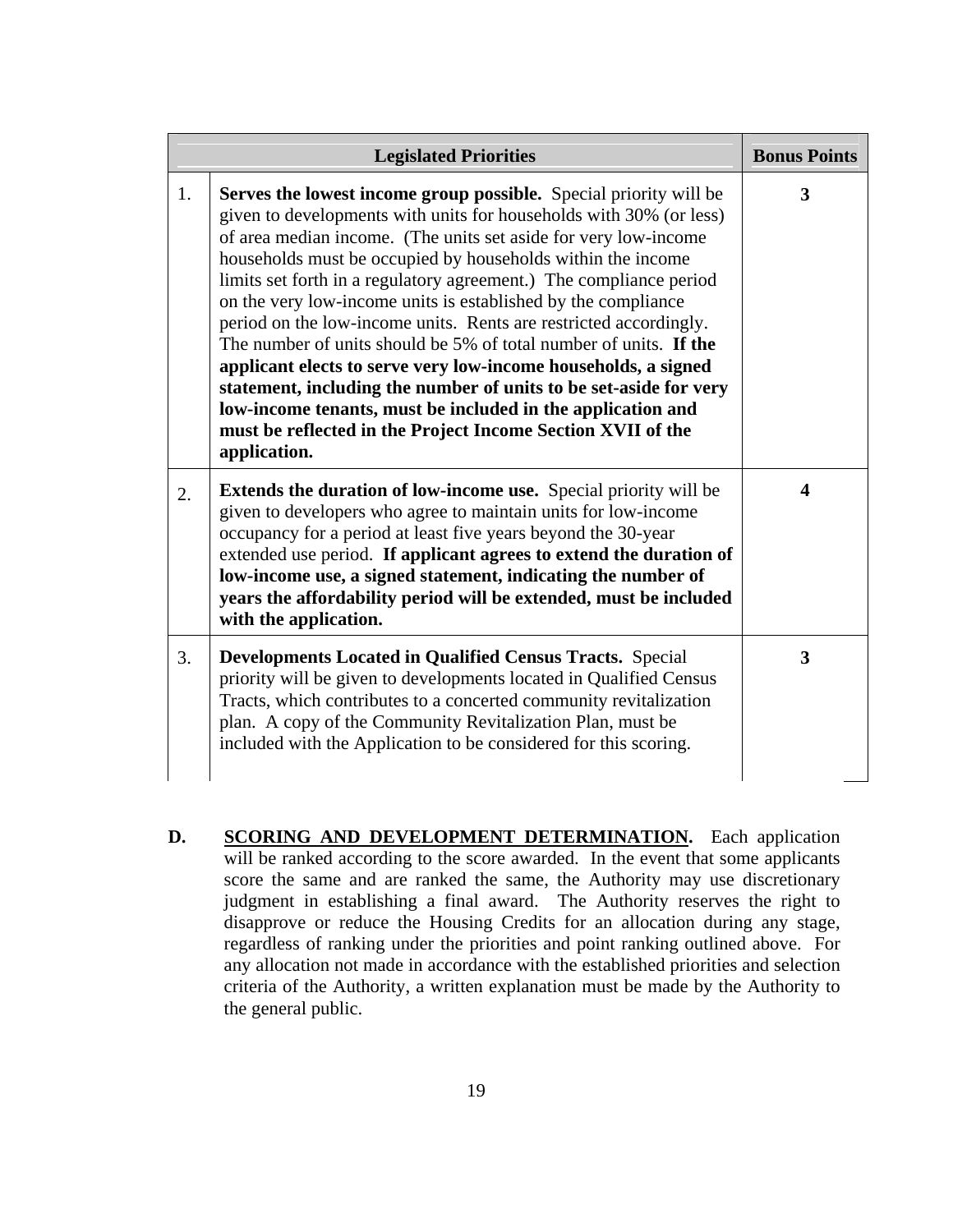ADFA reserves the right to disapprove any development for an allocation of Housing Credits, regardless of the evaluation. ADFA reserves the right, in its sole and absolute discretion, to suspend or debar any applicant from the Housing Credit program, which ADFA determines has acted improperly, illegally or inappropriately in the applicant's dealings with the Authority or in any way relative to the Housing Credit Program.

It is the policy of ADFA to prohibit applicants from contacting ADFA staff in any manner regarding any application after the expiration of the APPLICATION DEADLINE. Violations of this policy will be brought to the attention of the Board Housing Review Committee and could result in a downgrade to the final scoring or disqualification from the program. No contact with ADFA board members is allowed and any such contact will be grounds for immediate rejection of an application.

- **E.** DEVELOPMENT SITE REVIEW. ADFA Staff will conduct a site review of the proposed location for the development. The site visit will take place during the application review period.
- **F. RESERVATION OF CREDITS**. Developments selected will be given preliminary approval for a reservation of Housing Credits. The required reservation fee of One Hundred and No/100 Dollars (\$100.00) per low-income unit must be submitted to ADFA within twenty-one (21) days of notification of reservation of Housing Credits. No later than sixty (60) days prior to completion of the development, the applicant must submit all required documentation for the next stages of processing by ADFA. Developments that will not be placed in service in the tax year ADFA approves the Housing Credit reservation may be awarded a Carryover Allocation upon the satisfaction of requirements of IRC § 42 and the Authority. All developments with a valid reservation of Housing Credits will be required to obtain a placed-in-service or Carryover Allocation by **December 1** of the same calendar year or for reservations made in the second half of the calendar year, the ten percent (10%) test must be satisfied within six (6) months of receipt of the reservation.

The Owner of the development identified in the application must utilize the allocation of Housing Credits. The transfer of credits to a property not identified in the application is prohibited.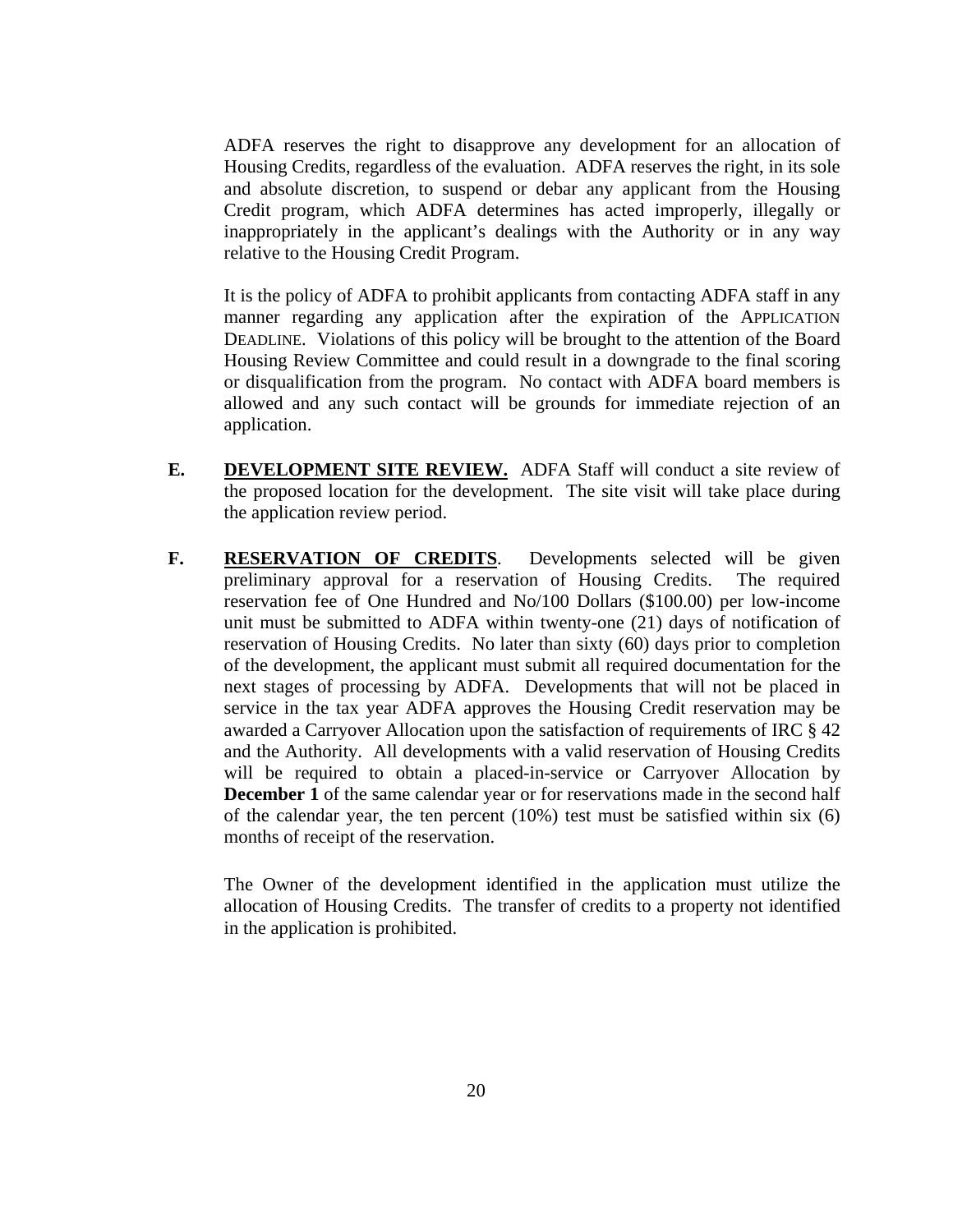**G. CHANGES TO THE ORIGINAL APPLICATION.** Any change to the original application must be submitted to ADFA in writing at least thirty (30) days prior to the desired effective date of the change. All changes must be reviewed and approved by ADFA's Multi-Family Housing Staff or ADFA's Board of Directors. Any change to the original application made without approval from ADFA will be null and void.

### **VI. ADDITIONAL PROGRAM REQUIREMENTS.**

A. **MARKET STUDY.** A comprehensive market feasibility study, which is required with all applications, must demonstrate that sufficient demand for rental housing exists in the proposed geographic market area to support the proposed development. The market study must be dated within six (6) months of the APPLICATION DEADLINE. The market feasibility study must be conducted at the applicant's expense by a disinterested third party approved by ADFA. The market analyst must be on ADFA's Approved Market Study Firm List and must follow the Guidelines for Market Studies. Market studies that do not meet the requirements of the Guidelines for Market Studies, nor provide an index or table of contents indicating the page within the market study each requirement can be found, will not be accepted and will result in your application being denied for not meeting threshold requirements. The market study is an application threshold requirement and must be complete and attached to the hardbound application.

ADFA reserves the right, in its sole and absolute discretion, to independently evaluate the demand for additional affordable rental housing in the geographic market area.

#### **B. DEVELOPER FEE STANDARD.**

- **1. Developer Fee (New Construction).** The developer fee, which includes the developer's overhead and profit plus consultant fees and the owner's profit, should not exceed fifteen percent (15%) of the total development costs.
- **2. Developer Fee (Acquisition/Rehabilitation).** The developer fee for acquisition/rehabilitation will be limited to ten percent (10%) of the cost of the land and building plus no more than fifteen percent (15%) of the remaining total development cost.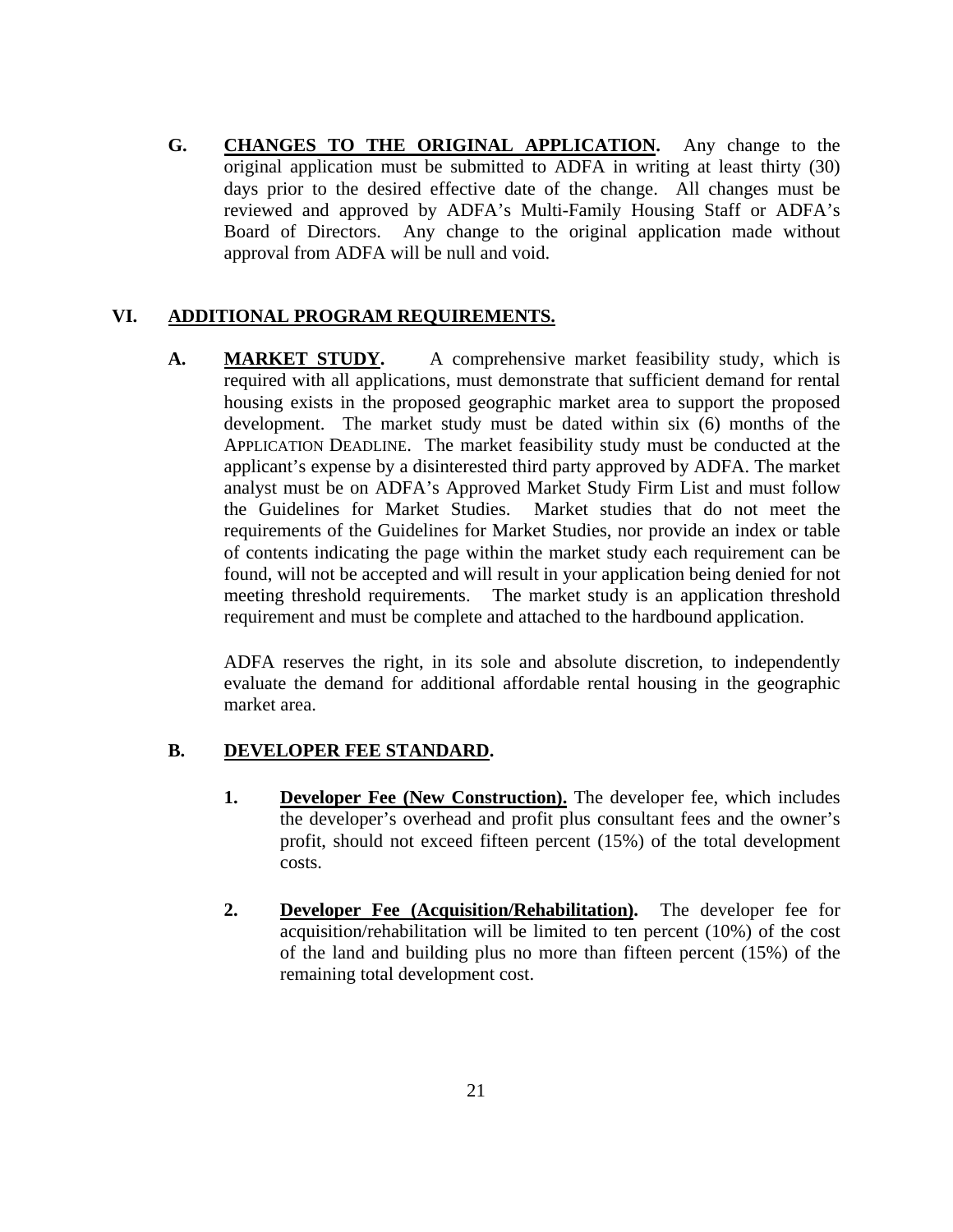"Total Development Costs" is defined as the total uses of funds, less syndicationrelated costs, developer's fee and development reserves.

# **C. BUILDER'S PROFIT.**

The amount allocated to the general requirements of the development cannot exceed six percent (6%) of its construction hard costs. The Authority will limit the builder's profit to ten percent (10%) of the development's hard costs plus its general requirements' costs. The Authority will limit the builder's overhead to four percent (4%) of the development's hard costs plus its general requirements' costs. ADFA reserves the right to determine whether costs included in the developer's fee and builder's profit calculations are appropriate and reasonable.

# **D. PER UNIT COST CAP.**

The Authority limits the per unit cost for all developments, other than qualified Assisted Living developments, to \$100,000 per unit. The per unit cost for qualified Assisted Living developments is limited to \$120,000. "Per unit cost" is calculated by dividing the total development cost by the total number of units.

# **E. MINIMUM DEBT SERVICE COVERAGE.**

The development will be required to establish minimum debt service coverage of 1.10. For this purpose, debt service coverage is defined as the ratio of a development's net operating income (rental income less operating expenses and reserve payments) to total debt service obligations.

# **F. REHABILITATION STANDARD**

Rehabilitation hard costs (labor and materials) on any rehabilitation development will be no less than \$15,000 per low-income unit and no less than twenty percent (20%) of the development's total costs.

# **G. DEFINITION OF SCATTERED SITE.**

A scattered site development is any development whose buildings would be treated, but for their lack of proximity, as a low-income housing development. The development shall be so treated if all of the units in each building in the development are designated low-income housing units and all of the buildings in the development are located within one jurisdiction, *i.e. city or county.*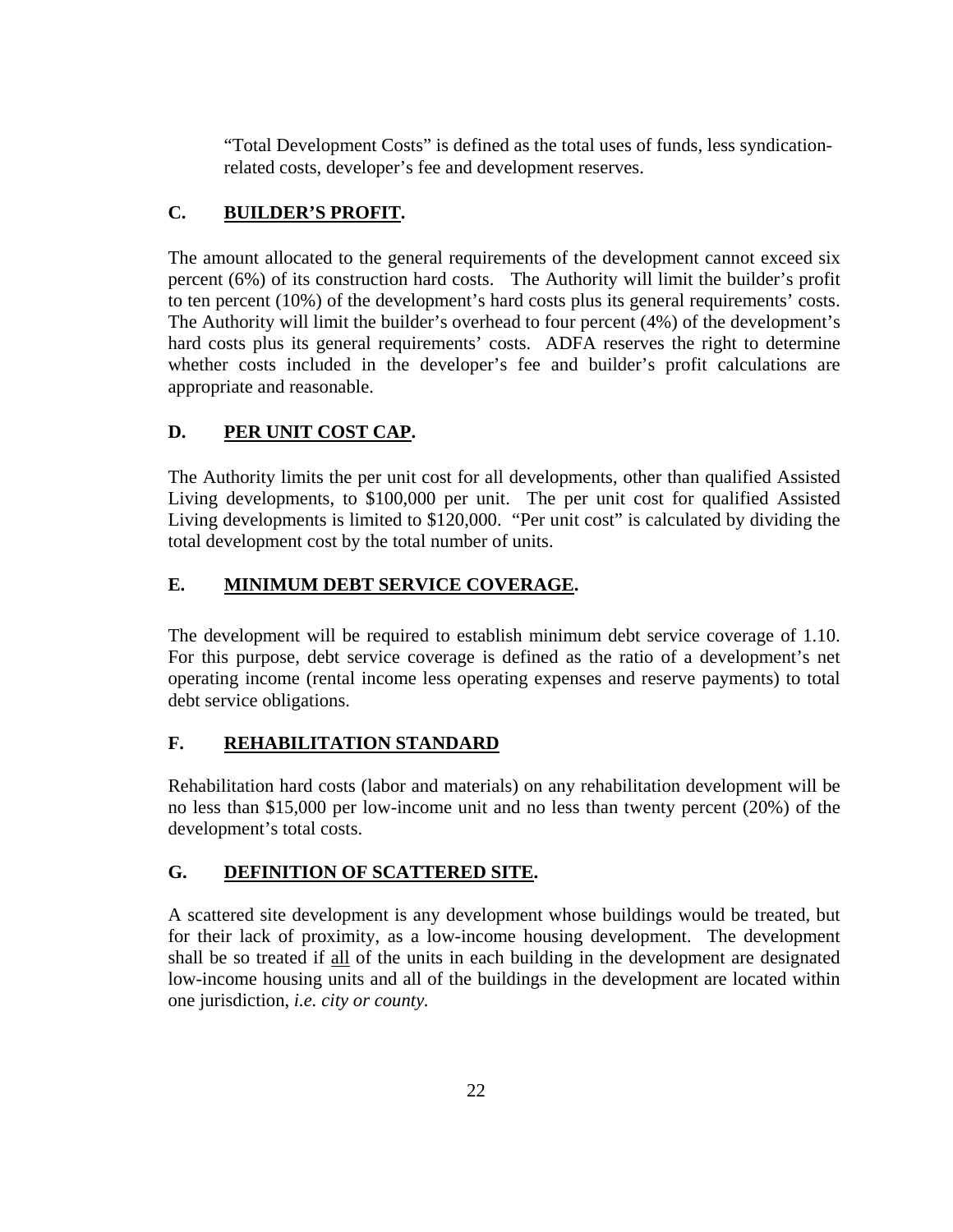# **H. DEFINITION OF ASSISTED LIVING.**

Assisted Living housing is a combination of housing, supportive services, personalized assistance and health care designed to respond to the individual needs of those who need help with activities of daily living, in a way that promotes maximum independence for each resident. Supportive services are available 24 hours per day to meet scheduled and unscheduled needs of each resident. An Assisted Living development applicant must comply with all state and federal regulations for assisted living developments. Assisted Living development applicants will be required to submit an approved Certificate of Need or Permit of Approval from the State of Arkansas with their application.

# **I. DEFINITION OF SUPPORTIVE (DISABLED) HOUSING.**

Housing intended for the use of persons with a disability (as defined by HUD), which contains all the physical design, construction, and service provision components adequate to meet the needs of the disabled population targeted. Any market study submitted in support of an application for housing intended for the use of person with disabilities must address the housing needs of the targeted disabled population in the primary market area. The applicant must also include a marketing plan specifically designed to reach the targeted disabled population for which the proposed housing is to be developed.

# **J. JUSTIFICATION EXPENDITURES STANDARD.**

Applicants must submit a final development cost certification supported by an audit report performed by a Certified Public Accountant prior to issuance of IRS Form 8609. A completed Form RD 1924-13 must accompany the final development cost certification.

# **K. UNIT ACCESSIBILITY FOR PERSONS WITH DISABILITIES.**

Developments approved for Housing Credits must comply with local and federal regulations pertaining to unit accessibility and construction standards to accommodate persons with physical disabilities.

# **L. LEAD-BASED PAINT.**

In a development with Housing Credits, the lead-based paint requirements apply to all units and common areas in the development.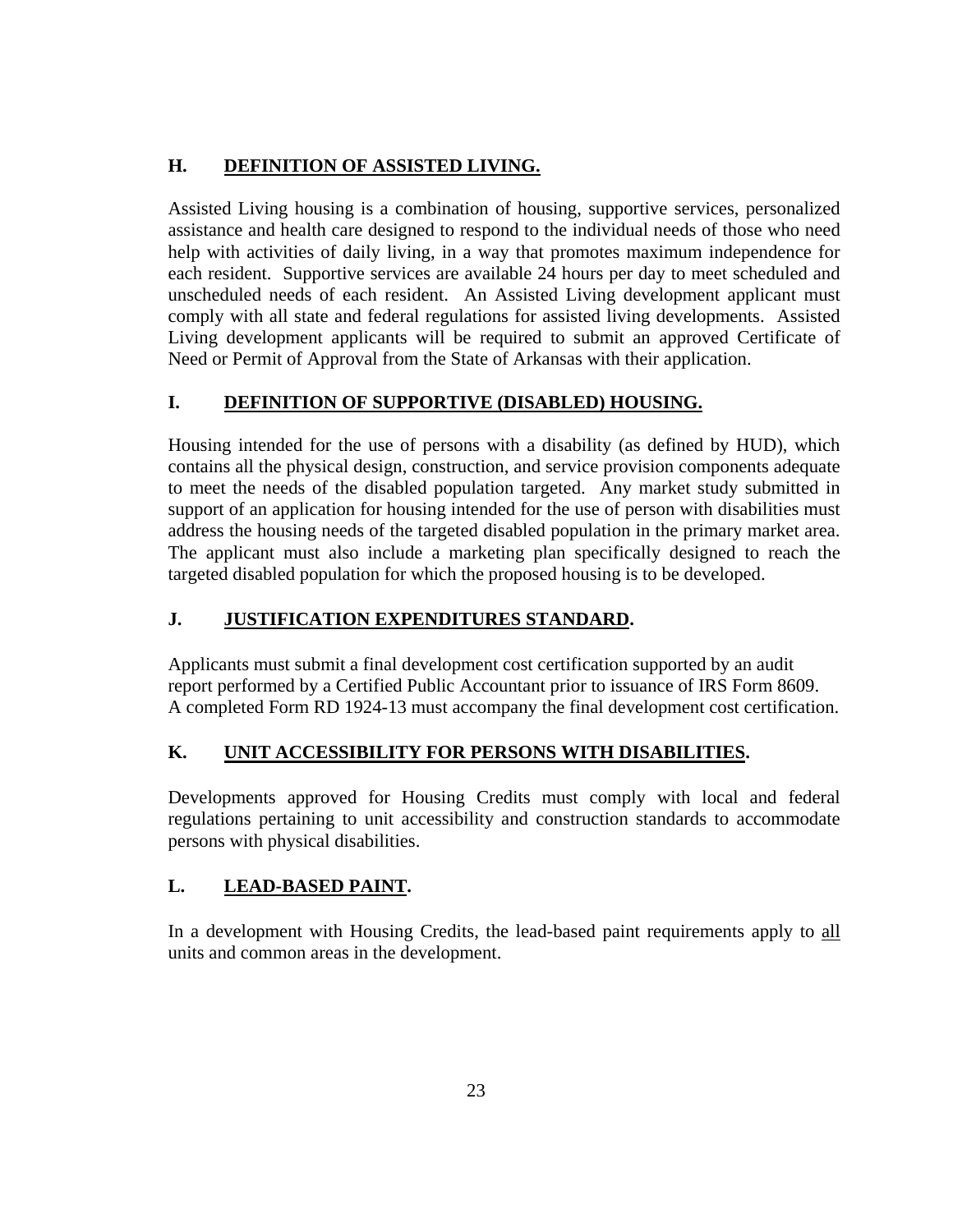### **M. EQUAL OPPORTUNITY.**

The Authority requires that occupancy of all housing financed or otherwise assisted by ADFA be open to all persons regardless of race, color, religion, sex, handicap, familial status or national origin and contractors and subcontractors engaged in the construction or rehabilitation of such housing provide equal opportunity for employment without discrimination as to race, color, religion, sex, handicap, familial status or national origin.

### **VII. CARRYOVER ALLOCATION.**

ADFA will follow the Code for Carryover Allocation requirements. In order to qualify for a Carryover Allocation, the owner's basis in the development, at the close of the calendar year in which the reservation is received, must be more than ten percent (10%) of the owner's reasonably expected basis in the development at the close of the second calendar year following the year in which the allocation is made. The required documentation for a Carryover Allocation must be submitted to the Authority by December 1 of the year the Housing Credits are reserved.

In the event a reservation of credits is received in the second half of the calendar year, the owner's basis in the development must be more than ten percent (10%) of the owner's reasonably expected basis within six (6) months of receiving the reservation.

The terms and conditions of the Multi-Family Housing Application will be incorporated into the Carryover Allocation documentation.

#### **VIII. LAND USE RESTRICTION AGREEMENT ("LURA")**

The owner of the development will be required to execute and record a Land Use Restriction Agreement ("LURA") that sets forth those covenants that will restrict the development property for a minimum of thirty (30) years ("the extended use period"). The owner is required to submit a "DRAFT" copy of the LURA for review and approval by ADFA prior to recording the LURA in accordance with Arkansas law. ADFA will not issue IRS Form 8609 until the LURA has been reviewed and approved by ADFA.

The LURA will state that the owner will comply with all applicable requirements under the Code, this Qualified Allocation Plan, other relevant statutes and regulations and all representations made in the Multi-Family Housing Application. Among other things, the LURA:

- will state that the owner will not apply for relief under Sections  $42(h)(6)(E)(i)(II)$  and  $42(h)(6)(I)$  of the Code;
- will identify: i)each building in the development, ii) the income limit for each lowincome unit in the development, iii) the applicable fraction for each building; and will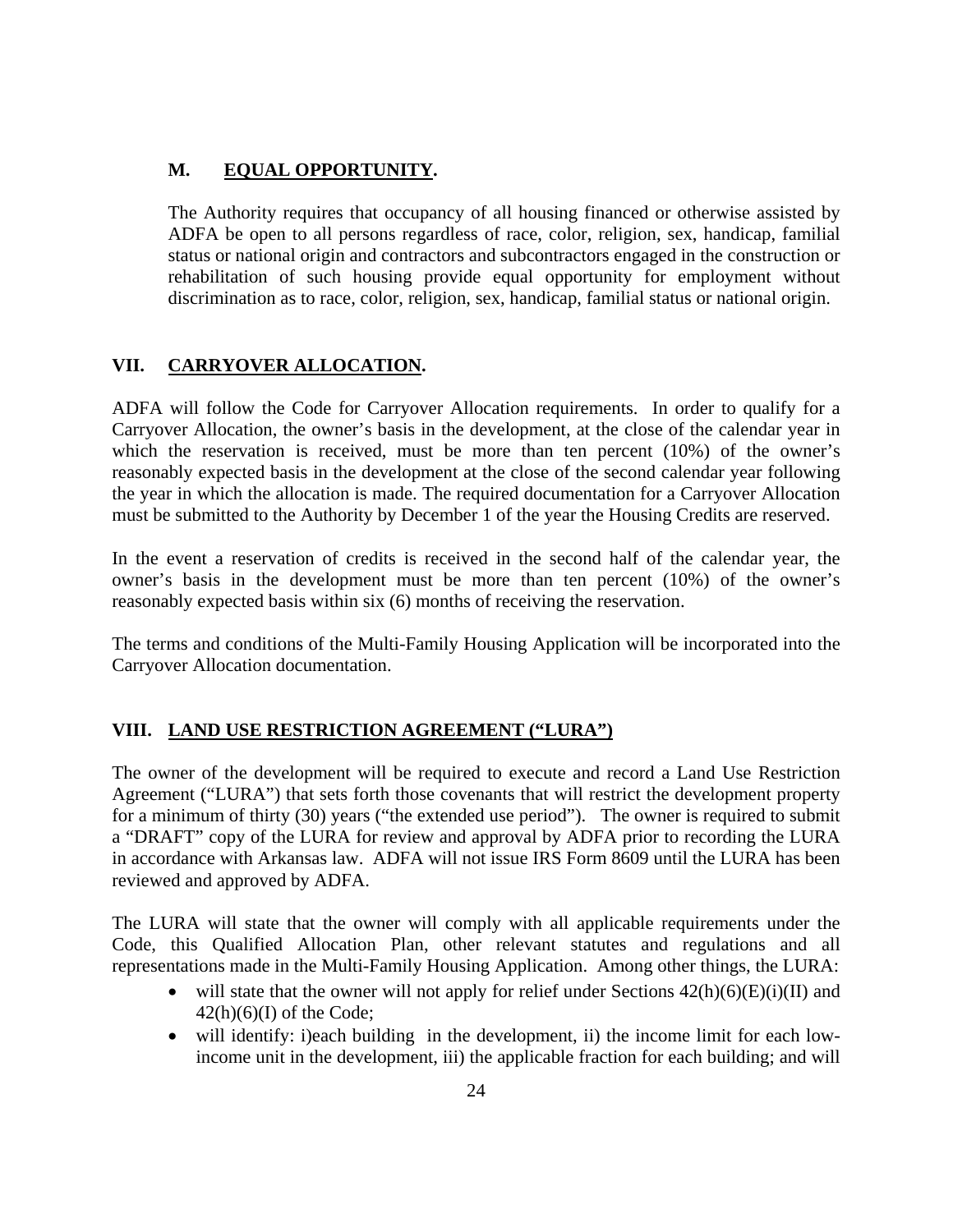state that the applicable fraction for any building will not be reduced during the extended use period;

- will state that, notwithstanding the termination of the "extended use period," per Section  $42(h)(6)(E)(ii)$  of the Code, for a period of three years following such termination existing tenants in low-income units in the development cannot be evicted (other than for good cause) and the gross rent of such units will not increased other than permitted by § 42;
- will authorize individuals who meet the income and rent limitations applicable to the building the right to enforce those limitations in Arkansas courts;
- will prohibit the disposition of a portion of any building identified in the LURA to any person unless the entire building is so disposed;
- will state that the owner will not refuse to lease any residential unit in the development to a holder of a voucher or certificate of eligibility under Section 8 of the Housing Act of 1937 (42 USC § 1437f) because of the status of the prospective tenant as such a holder; and
- will state that the LURA is binding on all successors of the owner.

# **IX. COMPLIANCE.**

Applicants must comply with all applicable federal, state and local laws, including Section 42 of the Code. ADFA's Compliance Monitoring Policies and Procedures Manual for the Lowincome Housing Tax Credit Program may be obtained from ADFA's office, and may also be accessed at ADFA's website (www.state.ar.us/adfa). Fair Housing manuals may be obtained from HUD's Little Rock office, and the Fair Housing Accessibility Guidelines may be accessed at HUD's website (www.hud.gov). Use the following link to the information needed:

> Under the heading "Information For … Other Partners" Click on "Fair housing" Under the heading "General Info" Click on "Fair housing accessibility guidelines"

The owner will be required to prepare and submit to the Authority, no later than January 15 of each year following the first taxable year of the owner's credit period, an Owner's Certificate of Continuing Program Compliance. The owner will be required to prepare and submit to the Authority, no later than February 1 of each year following the first taxable year of the owner's credit period, the LIHTC Compliance Monitoring Status Report. Both the Certificate of Continuing Program Compliance and the LIHTC Status Report must be submitted under penalty of perjury to the Authority in accordance with Internal Revenue Service procedures for monitoring compliance. The compliance monitoring procedures apply to all buildings placed in service in Arkansas that have received an allocation of Housing Credits as determined by Section 42 of the Code. Regular site inspections to monitor compliance with habitability standards applicable to the project will be carried out by the Authority at least once every three (3) years.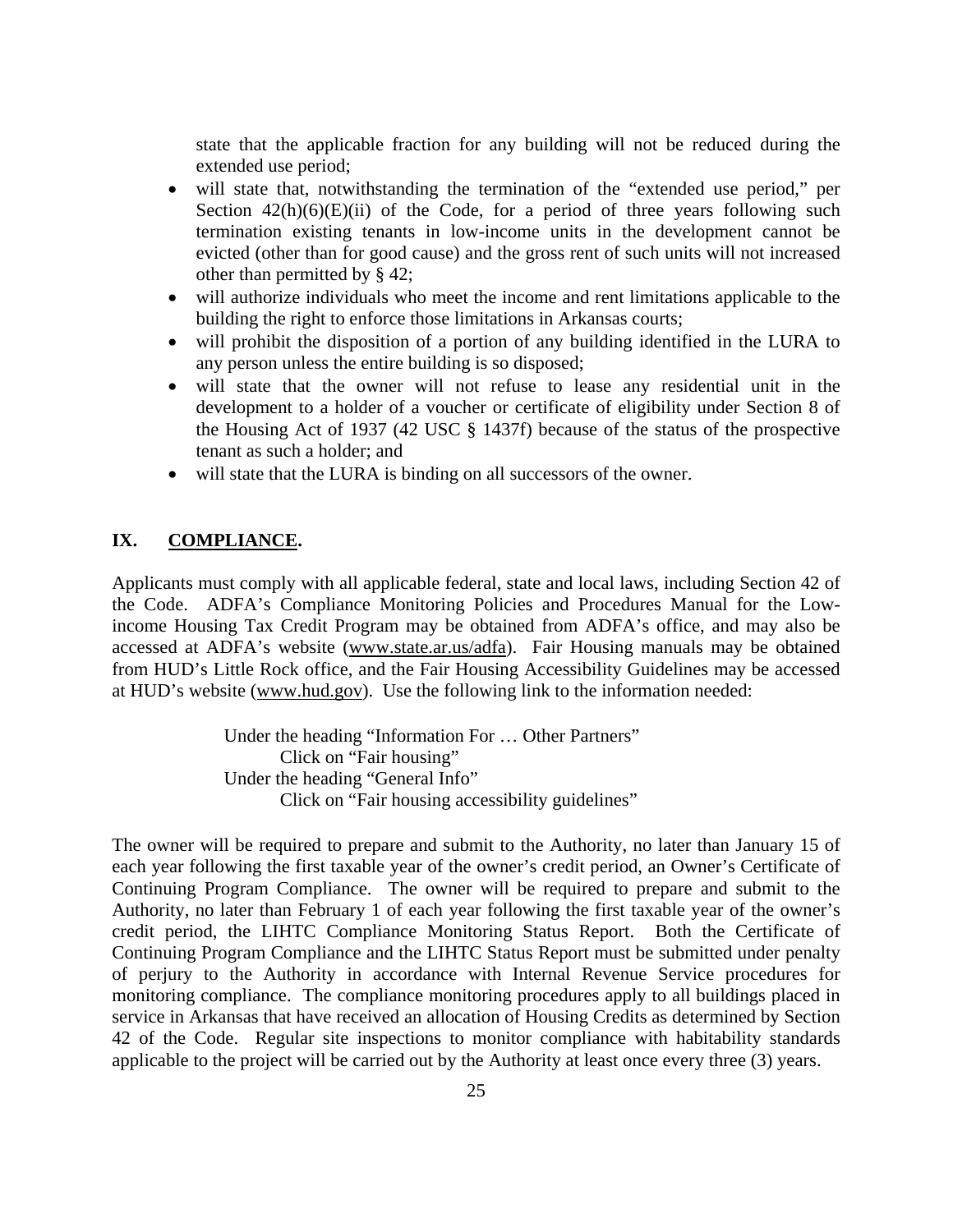In the event the Authority becomes aware of non-compliance or upon the failure to submit a Certificate of Continuing Program Compliance, the Authority will notify the owner of the areas of non-compliance and the required timeframe to correct the deficiencies. There is a maximum of sixty (60) days to correct such non-compliance. Additionally, the Authority will notify the IRS, as required, of any non-compliance or failure to certify no later than forty-five (45) days after the end of the allowed time for correction.

# **X. ADFA FEES.**

#### **A. APPLICATION FEES.**

The appropriate application fee (determined from the list below) must be included with the application and be in the form of a check payable to the Arkansas Development Finance Authority. All fees are non-refundable.

| Any development with four (4) or less units | \$300.00 |
|---------------------------------------------|----------|
| Non-Profit Owner (more than four (4) units) | \$300.00 |
| For Profit Owner (more than four (4) units) | \$500.00 |

#### **B. RESERVATION FEE.**

A non-refundable reservation fee of \$100.00 per low-income unit will be required to secure the reservation of Housing Credits.

#### **C. ALLOCATION FEE.**

An allocation fee equal to \$100.00 per low-income unit will be required at the time the owner submits the final development cost certification requesting issuance of IRS Form 8609(s).

#### **D. MONITORING FEES.**

A one-time monitoring fee equal to six percent (6%) of the total annual Housing Credits allocation will be required at the time the owner submits the final development cost certification requesting issuance of IRS Form 8609(s).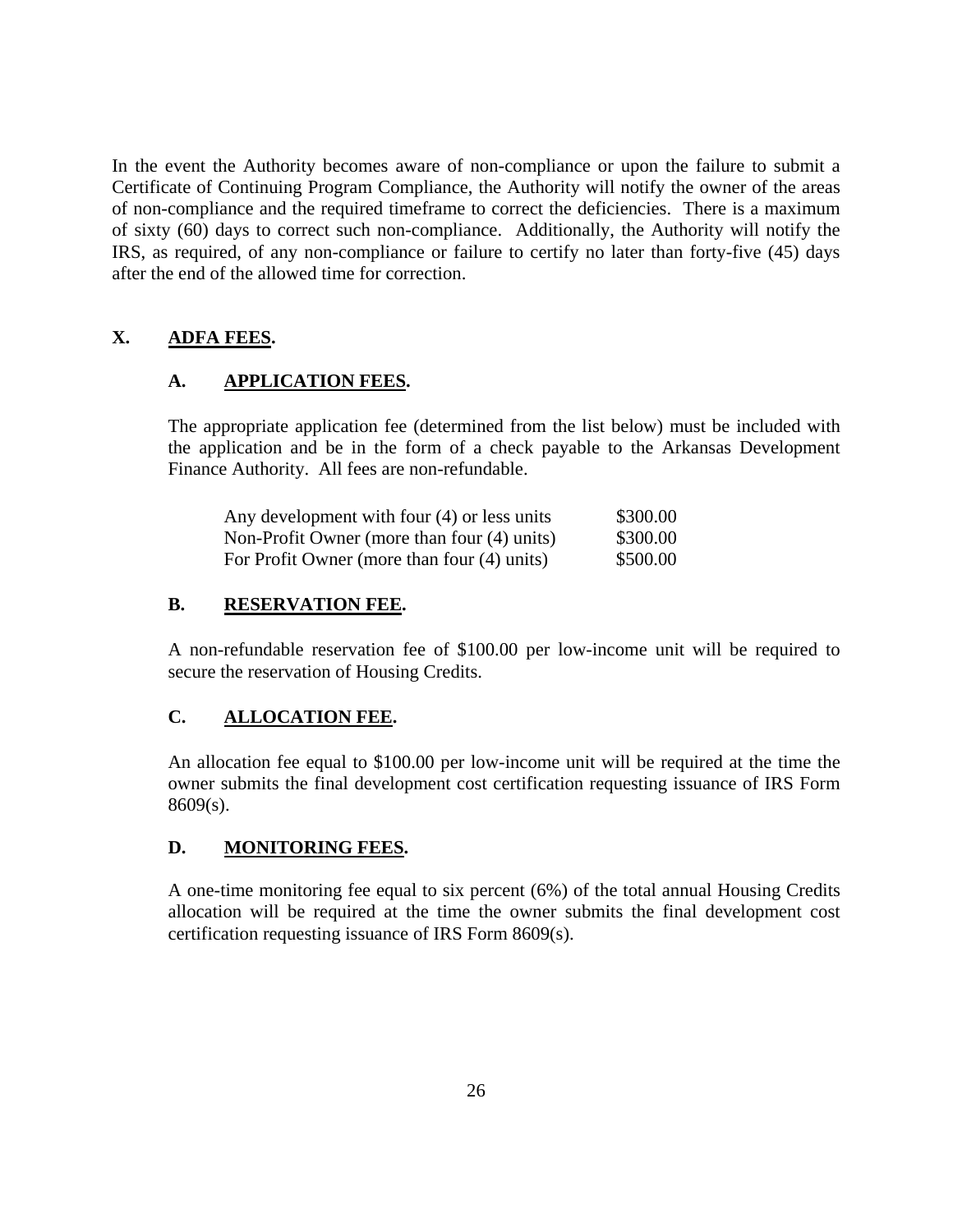# **XI. FINANCING WITH TAX-EXEMPT BONDS AND HOUSING CREDITS.**

Developments financed with tax-exempt bonds must apply to receive Housing Credits not allocated as part of the State's annual Housing Credit ceiling. Section 42(m)(1)(D) of the Code requires such developments to satisfy the "requirements for allocation of a housing credit dollar amount under the qualified allocation plan applicable to the area in which the project is located." Although these developments need not compete for an award through the competitive process, they must still be evaluated for compliance with the THRESHOLD REQUIREMENTS set forth in Section V(B) of this Qualified Allocation Plan and the ADDITIONAL PROGRAM REQUIREMENTS set forth in Section VI of this Qualified Allocation Plan, as well as, be approved by the Authority. In addition, each development financed with tax-exempt bonds must be in compliance with the monitoring provisions of this Qualified Allocation Plan. Applicants must comply with the Guidelines for Allocating Multi-Family Tax Exempt Private Activity Volume Cap and the Second Amended Arkansas Development Finance Authority Rules and Regulations for Allocation of State Tax Exempt Volume Cap.

### **XII. CLARIFICATIONS.**

The Authority is charged with allocating no more Housing Credits to any given development than is required to make that development economically feasible. This decision shall be made solely at the discretion of the Authority, but in no way represents or warrants to any sponsor, investor, lender or any one else that the project is, in fact, feasible or viable.

ADFA's review of documents submitted in connection with the allocation is for its own purposes. ADFA makes no representations to the owner or anyone else as to compliance with the Code, Treasury regulations, or any other laws or regulations governing Housing Credits. The applicant and owner of the development are responsible for understanding and following all applicable tax law requirements for the development.

No director, officer, agent or employee of ADFA shall be personally liable concerning any matters arising out of, or in relation to, the allocation of Housing Credits.

Adopted by the Board of Directors of the Arkansas Development Finance Authority this 15<sup>th</sup> day of July 2004.

By:**\_\_\_\_\_\_\_\_\_\_\_\_\_\_\_\_\_\_\_\_\_\_\_\_\_\_\_\_\_\_**

Lloyd Lindsey, Chair

ATTEST:

**\_\_\_\_\_\_\_\_\_\_\_\_\_\_\_\_\_\_\_\_\_\_\_\_\_\_\_\_**  Mac Dodson, President/Secretary